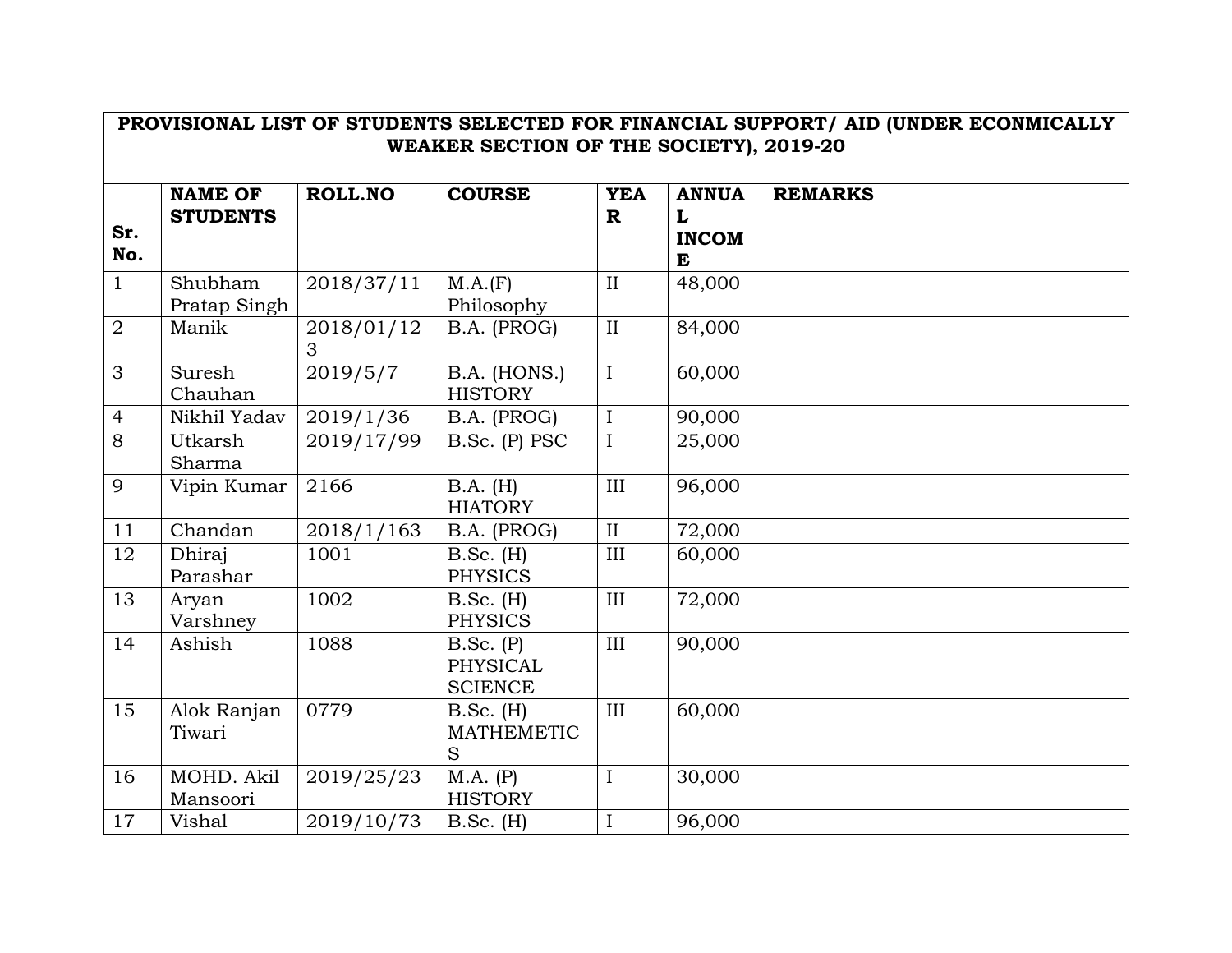|            | Bansal                    |                              | <b>BOTANY</b>                    |             |         |                                                                                                                                                                                          |
|------------|---------------------------|------------------------------|----------------------------------|-------------|---------|------------------------------------------------------------------------------------------------------------------------------------------------------------------------------------------|
| 18         | Ramesh                    | 2019/1/109                   | B.A. (PROG)                      | $\rm I$     | 96,000  |                                                                                                                                                                                          |
| 20         | Ambika<br>Singh           | 2018/17/07<br>5              | B.Sc. (P) PSE                    | $\rm II$    | 50,000  |                                                                                                                                                                                          |
| ${\bf 22}$ | Mohit Gupta               | 2019/9/196                   | B.Com. (H)                       | $\rm I$     | 60,000  |                                                                                                                                                                                          |
| 24         | Ashish                    | 2019/10/54                   | $B.Sc.$ (H)<br><b>BOTANY</b>     | $\mathbf I$ | 75,000  |                                                                                                                                                                                          |
| 25         | Sagar                     | 2019/1/116                   | B.A. (PROG)                      | $\mathbf I$ | 96,000  |                                                                                                                                                                                          |
| 26         | Lalu<br>Mandavi           | 2018/13/10<br>9              | $B.Sc.$ (H)<br><b>PHYSICS</b>    | II          | 45,000  |                                                                                                                                                                                          |
| 27         | Ravi Dutt                 | 2018/11/15<br>7              | $B.Sc.$ (H)<br><b>CHEMISTRY</b>  | $\rm II$    | 90,000  |                                                                                                                                                                                          |
| 29         | Suraj Kumar               | 2019/4/47                    | B.A. (H) Hindi                   | $\rm I$     | 99,000  |                                                                                                                                                                                          |
| 30         | Shekhar<br><b>Jaiswal</b> | 2019/16/12<br>$\overline{7}$ | B.Sc. (P) LIFE<br><b>SCIENCE</b> | $\mathbf I$ | 72,000  |                                                                                                                                                                                          |
| 31         | Yogesh                    | 2019/1/112                   | B.A. (PROG)                      | $\bf I$     | 60,000  |                                                                                                                                                                                          |
| 32         | Kanish<br>Kumar           | 1013                         | $B.Sc.$ (H)<br><b>PHYSICS</b>    | III         | 100,000 | Income not mentioned on certificate.<br>Provide income certificate issued by<br>the competent authority on or before<br>15 <sup>th</sup> January 2021 at<br>dr.sumanjeet@ramjas.du.ac.in |
| 33         | Mrityunjay<br>Singh       | 2019/34/24                   | $M.Sc.$ (P)<br><b>CHEMISTRY</b>  | $\rm I$     | 48,000  |                                                                                                                                                                                          |
| 35         | Mamta<br>Kapri            | 2018/17/13<br>$\overline{2}$ | B.Sc. (P) PSC                    | II          | 54,000  |                                                                                                                                                                                          |
| 36         | Vaibhav<br>Saini          | 2018/17/19<br>3              | B.Sc. (P) PSC                    | $\rm II$    | 72,000  |                                                                                                                                                                                          |
| 37         | Gourav<br>tarwal          | 2018/17/22                   | B.Sc. (P) PSC                    | II          | 67,536  | INCOME CERTIFICATE ISSUED BY<br>NOTARY. Provide income certificate<br>issued by the competent authority on<br>or before 15 <sup>th</sup> January 2021 at<br>dr.sumanjeet@ramjas.du.ac.in |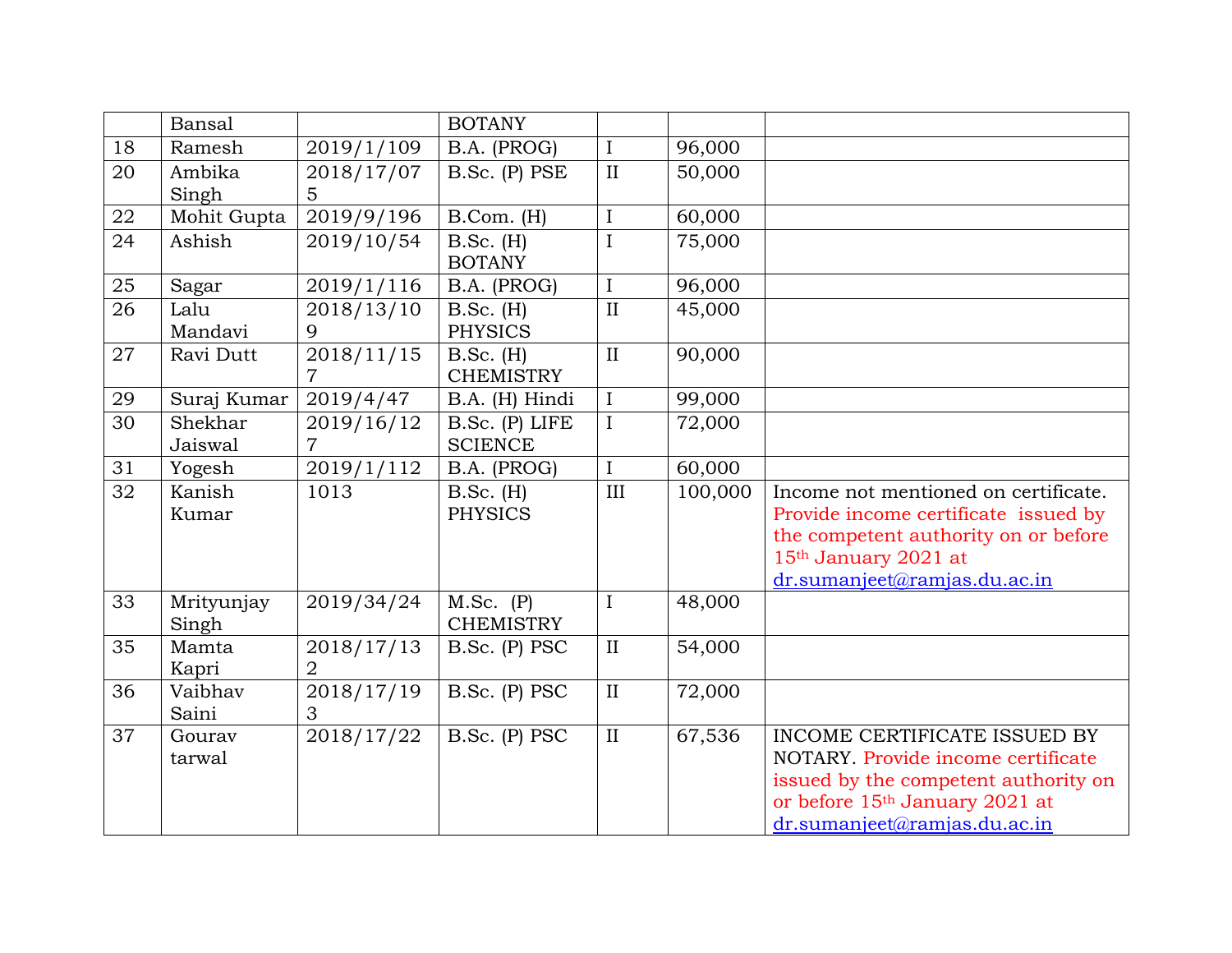| 40 | Rajesh             | 2018/03/27 | B.A. (H)<br><b>ENGLISH</b>      | $\rm II$    | 96,000 |                                                                                                                                                                                          |
|----|--------------------|------------|---------------------------------|-------------|--------|------------------------------------------------------------------------------------------------------------------------------------------------------------------------------------------|
| 41 | Malothu<br>Ganga   | 2018/15/10 | $B.Sc.$ ( $H$ )<br>ZOOLOGY      | $\rm II$    | 98,000 |                                                                                                                                                                                          |
| 42 | Pankaj<br>Gupta    | 492        | $B.Sc.$ (H)<br><b>CHEMISTRY</b> | III         | 42,000 |                                                                                                                                                                                          |
| 43 | Neeraj<br>Kumar    | 446        | $B.Sc.$ (H)<br><b>CHEMISTRY</b> | III         | 80,000 |                                                                                                                                                                                          |
| 44 | Amanpreet<br>kaur  | 2302       | B.A. (H)<br><b>ENGLISH</b>      | III         | 24,000 | NO INCOME PROOF. Provide income<br>certificate issued by the competent<br>authority on or before 15 <sup>th</sup> January<br>2021 at<br>dr.sumanjeet@ramjas.du.ac.in                     |
| 45 | Sangani<br>Kalpana | 2018/11/67 | $B.Sc.$ (H)<br><b>CHEMISTRY</b> | $\rm II$    | 95,000 |                                                                                                                                                                                          |
| 46 | Bhoja Ram          | 2019/1/183 | B.A. (PROG)                     | $\mathbf I$ | 60,000 | INCOME CERTIFICATE ISSUED BY<br>NOTARY. Provide income certificate<br>issued by the competent authority on<br>or before 15 <sup>th</sup> January 2021 at<br>dr.sumanjeet@ramjas.du.ac.in |
| 47 | Rishabh<br>Saxena  | 2019/33/11 | $M.Sc.$ (P)<br><b>PHYSICS</b>   | $\mathbf I$ | 42,000 | NO INCOME PROOF. Provide income<br>certificate issued by the competent<br>authority on or before 15 <sup>th</sup> January<br>2021 at<br>dr.sumanjeet@ramjas.du.ac.in                     |
| 48 | Adarsh<br>Pandey   | 646        | $B.Sc.$ (H)<br><b>PHYSICS</b>   | III         | 45,000 |                                                                                                                                                                                          |
| 49 | Sagar Gupta        | 1000       | $B.Sc.$ (H)<br><b>PHYSICS</b>   | III         | 40,000 | INCOME CERTIFICATE ISSUED BY<br>NOTARY. Provide income certificate<br>issued by the competent authority on<br>or before 15 <sup>th</sup> January 2021 at<br>dr.sumanjeet@ramjas.du.ac.in |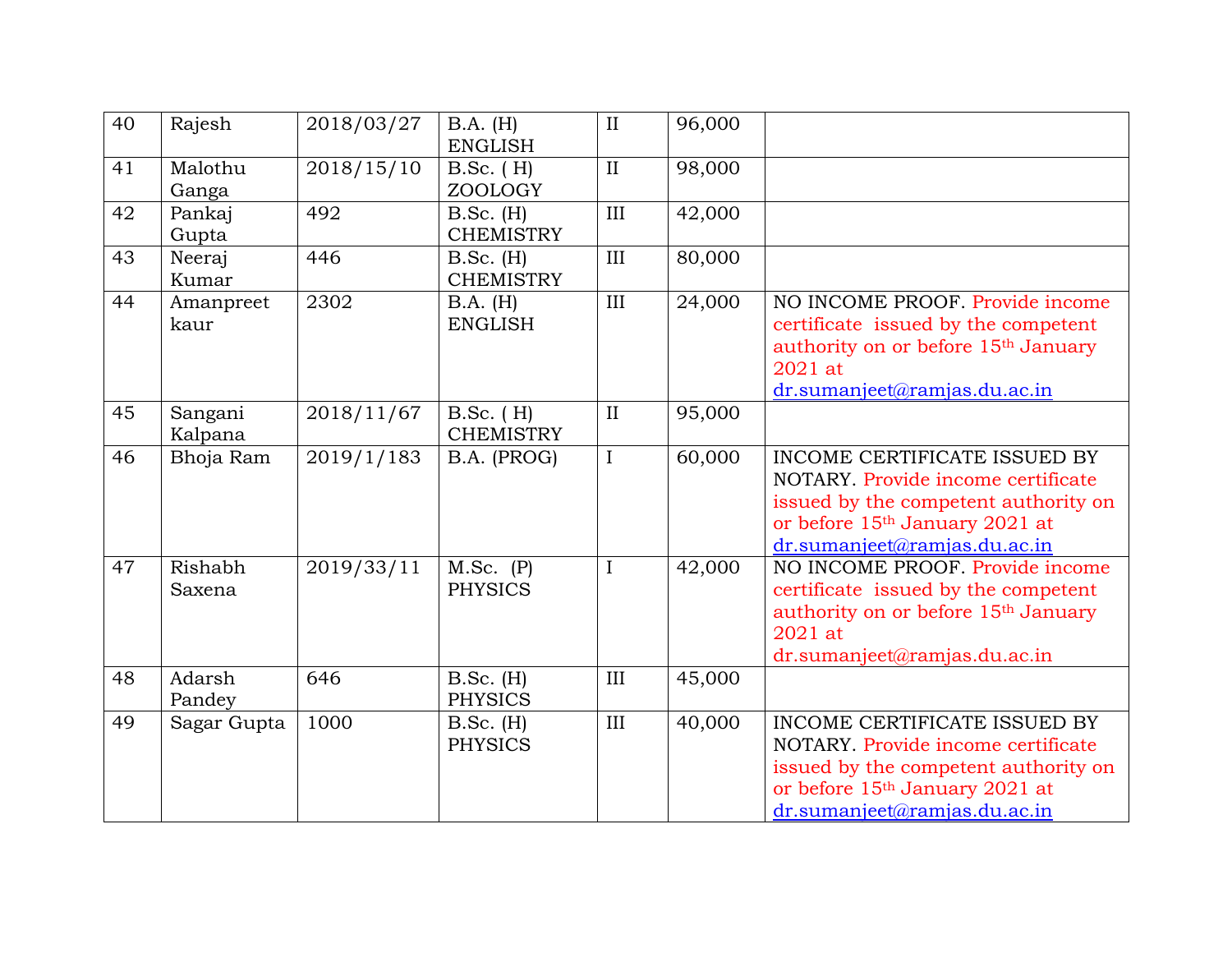| 50 | Vivek Kumar<br>Yadav       | 2019/12/26            | $B.Sc.$ (H)<br><b>MATHEMETIC</b><br>S     | $\mathbf I$ | 38,000  |                                                                                                                                                          |
|----|----------------------------|-----------------------|-------------------------------------------|-------------|---------|----------------------------------------------------------------------------------------------------------------------------------------------------------|
| 51 | Akhilesh<br>Kumar Bagri    | 2019/12/98            | $B.Sc.$ (H)<br>MATHEMETIC<br>S            | $\mathbf I$ | 20,000  |                                                                                                                                                          |
| 52 | Sudhir                     | 2019/13/26            | $B.Sc.$ (H)<br><b>PHYSICS</b>             | $\mathbf I$ | 100,000 |                                                                                                                                                          |
| 53 | Afshana<br>Parveen         | 2019/16/15<br>3       | B.Sc. (P) LIFE<br><b>SCIENCE</b>          | $\rm I$     | 48,000  |                                                                                                                                                          |
| 54 | Ankit Gurjar               | 2019/1/68             | B.A. (PROG)                               | $\mathbf I$ | 40,000  |                                                                                                                                                          |
| 55 | Gali Ravali                | 2018/13/21            | $B.Sc.$ (H)<br><b>PHYSICS</b>             | $\rm II$    | 80,000  |                                                                                                                                                          |
| 56 | Ankur<br>Gupta             | 1665                  | $B.Sc.$ (P)<br>PHYSICAL<br><b>SCIENCE</b> | III         | 36,000  |                                                                                                                                                          |
| 57 | Taidala<br>Naresh<br>Kumar | $\frac{2018}{11}{51}$ | $B.Sc.$ (H)<br><b>CHEMISTRY</b>           | II          | 78,000  |                                                                                                                                                          |
| 58 | Surbhi<br>Vedwan           | 2019/10/43            | $B.Sc.$ (H)<br><b>BOTANY</b>              | $\mathbf I$ | 72,000  |                                                                                                                                                          |
| 60 | Jagriti<br>Kumari          | 2019/14/74            | $B.Sc.$ (H)<br><b>STATISTICS</b>          | $\mathbf I$ | 85,000  |                                                                                                                                                          |
| 61 | Vishwa BN<br>Tiwari        | 2018/34/39            | $M.Sc.$ (F)<br><b>CHEMISTRY</b>           | II          | 60,000  |                                                                                                                                                          |
| 62 | Divya<br>Madaan            | 1943                  | B.Sc. (P) LIFE<br><b>SCIENCE</b>          | III         | 60,000  |                                                                                                                                                          |
| 63 | Priyanka                   | 2018/30/17            | M. Com. (F)                               | $\rm II$    | 96,000  |                                                                                                                                                          |
| 64 | Shankardee<br>n            | 2019/01/12<br>7       | B.A. (PROG)                               | $\mathbf I$ | 40,000  | INCOME CERTIFICATE ISSUED BY<br>NOTARY. Provide income certificate<br>issued by the competent authority on<br>or before 15 <sup>th</sup> January 2021 at |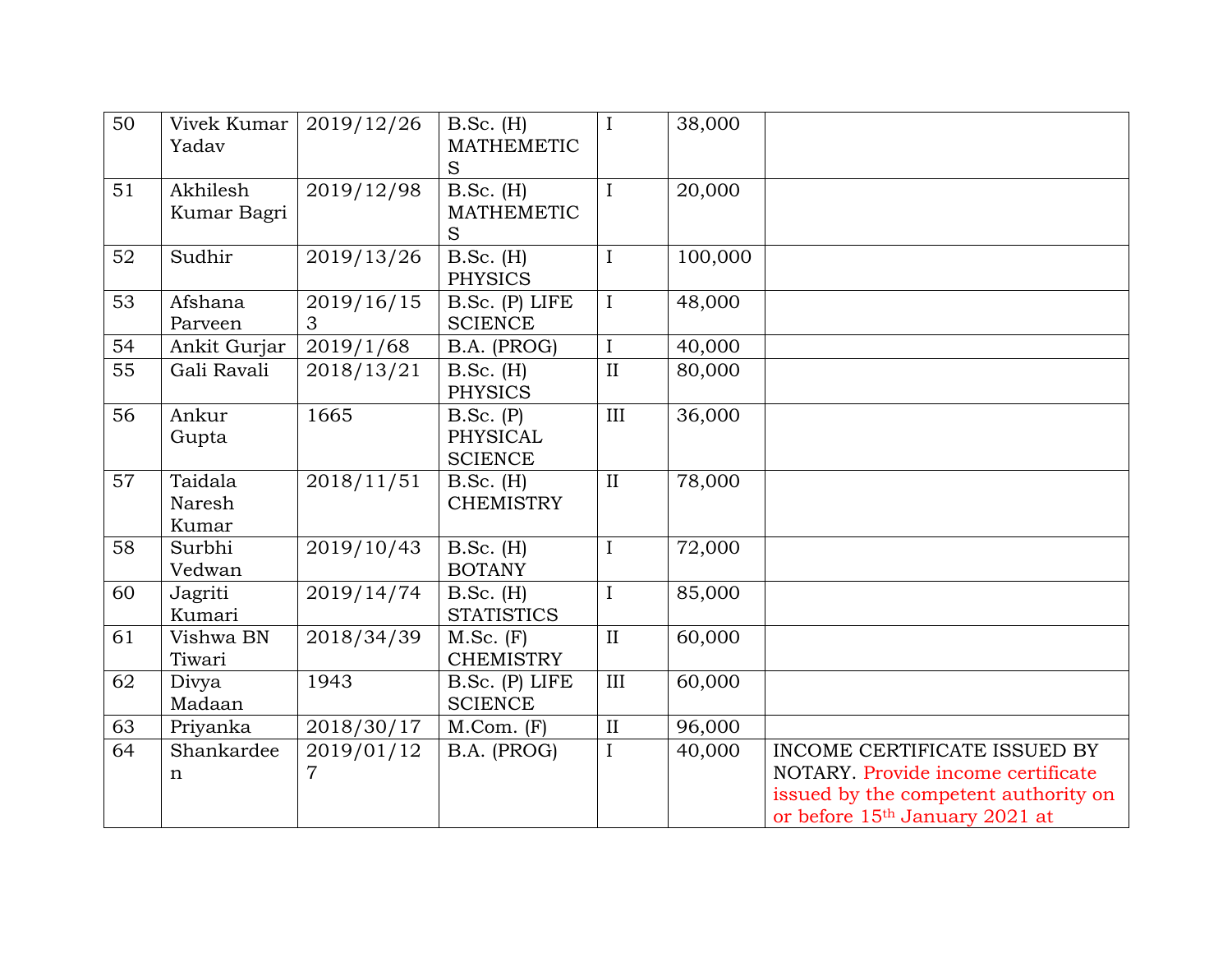|    |                      |                 |                                           |             |        | dr.sumanjeet@ramjas.du.ac.in                                                                                                                   |
|----|----------------------|-----------------|-------------------------------------------|-------------|--------|------------------------------------------------------------------------------------------------------------------------------------------------|
| 65 | Ashish               | 2019/10/67      | $B.Sc.$ (H)<br><b>BOTANY</b>              | $\mathbf I$ | 60,000 |                                                                                                                                                |
| 66 | Katroth<br>Suresh    | 2018/12/13      | $B.Sc.$ (H)<br>MATHEMATIC<br>S            | II          | 75,000 |                                                                                                                                                |
| 67 | Rohit<br>Tripathi    | 2019/22/03      | M.A. (P) HINDI                            | $\mathbf I$ | 48,000 |                                                                                                                                                |
| 68 | Shivam               | 2019/1/159      | B.A. (PROG)                               | $\mathbf I$ | 96,000 |                                                                                                                                                |
| 69 | Bikram               | 643             | $B.Sc.$ (H)<br><b>PHYSICS</b>             | III         | 90,000 |                                                                                                                                                |
| 70 | Arjun Lal<br>Yadav   | 2019/1/158      | B.A. (PROG)                               | $\mathbf I$ | 72,000 |                                                                                                                                                |
| 71 | Bhupendra<br>Singh   | 960             | $B.Sc.$ (H)<br><b>CHEMISTRY</b>           | III         | 36,000 |                                                                                                                                                |
| 73 | Jeki                 | 1871            | $B.Sc.$ (P)<br>PHYSICAL<br><b>SCIENCE</b> | III         | 80,000 |                                                                                                                                                |
| 75 | Priyanka<br>Majumdar | 2019/16/81      | B.Sc. (P) LIFE<br><b>SCIENCE</b>          | $\bf{I}$    | 54,000 |                                                                                                                                                |
| 76 | Pooja<br>Majumdar    | 2018/17/20<br>5 | B.Sc. (P) PSC                             | $\rm II$    | 54,000 |                                                                                                                                                |
| 77 | Satyam<br>yadav      | 2018/17/39<br>5 | B.Sc. (P) PSC                             | $\rm II$    | 50,000 |                                                                                                                                                |
| 78 | Aditya Raj           | 121             | $B.Sc.$ (H)<br><b>PHYSICS</b>             | III         | 90,000 |                                                                                                                                                |
| 79 | Suraj Bharti         | 082             | $B.Sc.$ (H)<br><b>PHYSICS</b>             | III         | 84,000 |                                                                                                                                                |
| 81 | Shahrukh             | 2019/22/27      | M.A. (P) HINDI                            | $\mathbf I$ | 72,000 | CERTIFICATE ISSUED BY MLA.<br>Provide income certificate issued by<br>the competent authority on or before<br>15 <sup>th</sup> January 2021 at |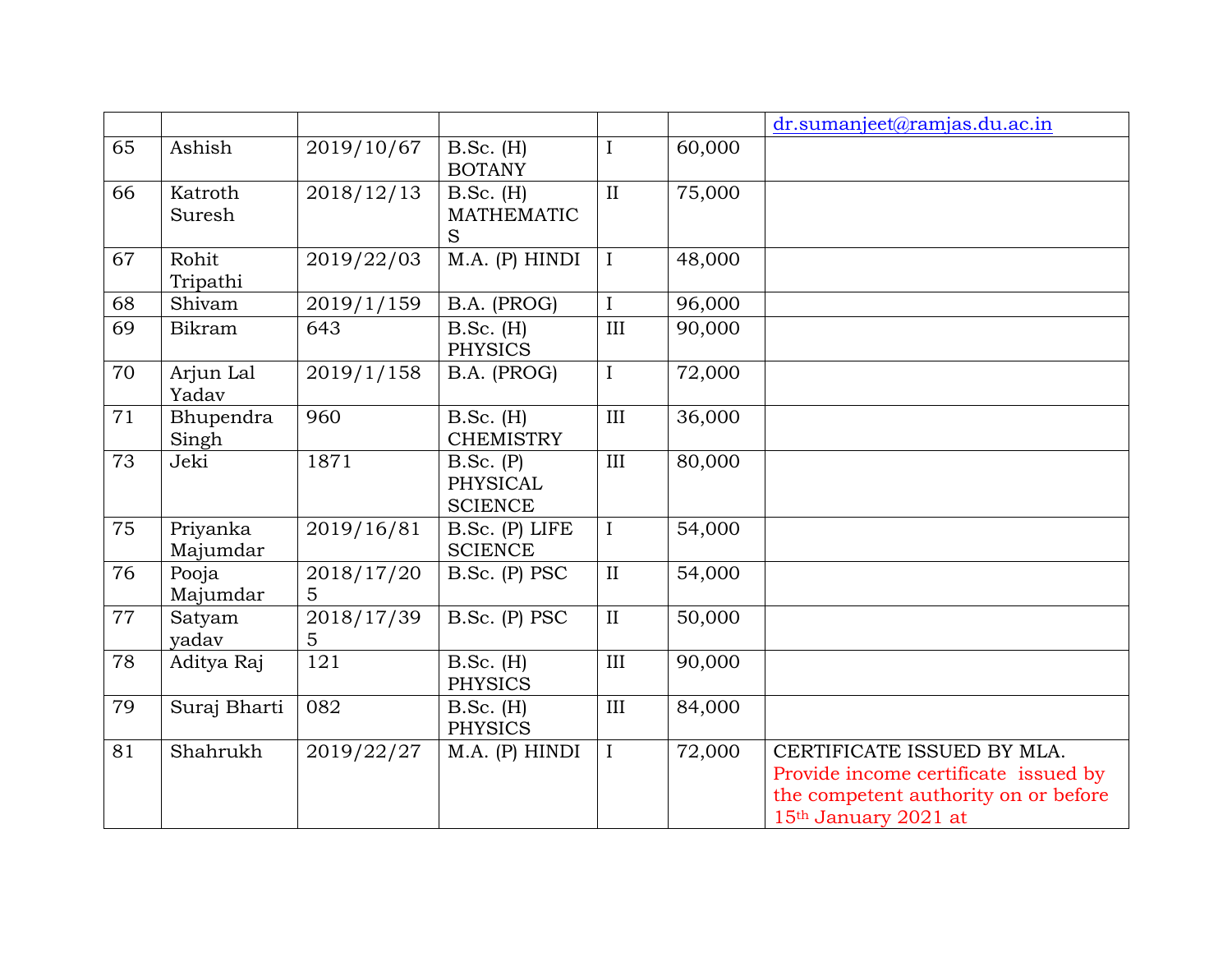|     |                                |                 |                                 |             |        | dr.sumanjeet@ramjas.du.ac.in                                                                                                                                                                |
|-----|--------------------------------|-----------------|---------------------------------|-------------|--------|---------------------------------------------------------------------------------------------------------------------------------------------------------------------------------------------|
| 82  | Prashant<br>Rajput             | 2018/4/15       | B.A. (H) HINDI                  | II          | 48,000 |                                                                                                                                                                                             |
| 83  | Amit<br>Kuamar<br>Prajapati    | 2019/8/70       | B.Com. (P)                      | $\mathbf I$ | 30,000 |                                                                                                                                                                                             |
| 84  | Medamoni<br>Shiva              | 2019/12/03      | $B.Sc.$ (H)<br><b>MATHS</b>     | $\mathbf I$ | 93,000 |                                                                                                                                                                                             |
| 85  | Addanki<br>Akarsh              | 2018/12/20      | $B.Sc.$ (H)<br><b>MATHS</b>     | II          | 95,000 |                                                                                                                                                                                             |
| 86  | Jyotirmoy<br>Sarkar            | 1278            | B.A. (H)<br><b>SANSKRIT</b>     | III         | 75,000 |                                                                                                                                                                                             |
| 87  | Sachin<br>Nahawar              | 758             | $B.Sc.$ (H)<br><b>BOTANY</b>    | III         | 50,000 | INCOME NOT MENTIONED ON<br>CERTIFICATE. Provide income<br>certificate issued by the competent<br>authority on or before 15 <sup>th</sup> January<br>2021 at<br>dr.sumanjeet@ramjas.du.ac.in |
| 89  | Paras                          | 2018/1/153      | B.A. (PROG)                     | $\rm II$    | 96,000 |                                                                                                                                                                                             |
| 90  | Virendra<br>Singh<br>Shekhawat | 356             | $B.Sc.$ (H)<br><b>PHYSICS</b>   | III         | 60,000 |                                                                                                                                                                                             |
| 91  | Saurav                         | 726             | $B.Sc.$ (H)<br><b>CHEMISTRY</b> | III         | 96,000 |                                                                                                                                                                                             |
| 93  | Tej Raj<br>Singh               | 2018/01/78      | B.A. (PROG)                     | II          | 46,000 |                                                                                                                                                                                             |
| 94  | Sukhender                      | 2018/01/93      | B.A. (PROG)                     | $\rm II$    | 75,000 |                                                                                                                                                                                             |
| 96  | Khushi                         | 2018/17/10<br>9 | B.Sc. (P) PSE                   | $\rm II$    | 43,000 |                                                                                                                                                                                             |
| 99  | P.Raju                         | 2018/15/12      | $B.Sc.$ (H)<br>ZOOLOGY          | II          | 80,000 |                                                                                                                                                                                             |
| 100 | Sumer Ram                      | 2018/1/157      | B.A. (PROG)                     | II          | 90,000 | notary certificate. Provide income                                                                                                                                                          |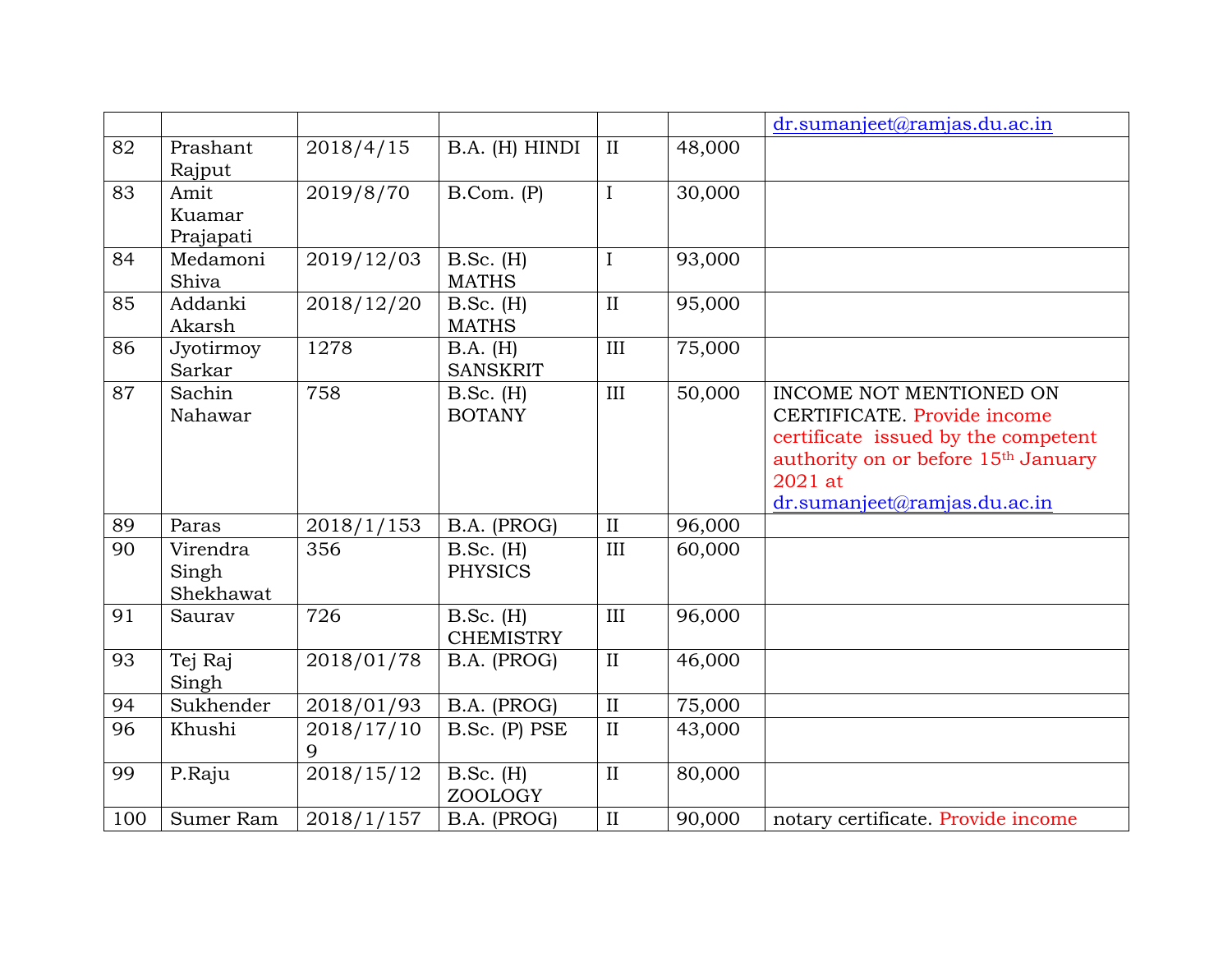|     |                       |                            |                                   |              |         | certificate issued by the competent                                                                                                                                                      |
|-----|-----------------------|----------------------------|-----------------------------------|--------------|---------|------------------------------------------------------------------------------------------------------------------------------------------------------------------------------------------|
|     |                       |                            |                                   |              |         | authority on or before 15 <sup>th</sup> January                                                                                                                                          |
|     |                       |                            |                                   |              |         | 2021 at                                                                                                                                                                                  |
|     |                       |                            |                                   |              |         | $dr$ .sumanjeet@ramjas.du.ac.in                                                                                                                                                          |
| 101 | Iarshad<br>Ansari     | 2018/15/4                  | $B.Sc.$ (H)<br>ZOOLOGY            | $\rm II$     | 42,000  |                                                                                                                                                                                          |
| 104 | Rajneesh<br>Pratap    | 020                        | B. Com. (P)                       | III          | 44,000  |                                                                                                                                                                                          |
| 105 | Chitransh<br>Patel    | 2018/06/85                 | B.A. (H)<br>POL.SCIENCE           | $\mathbf{I}$ | 54,000  |                                                                                                                                                                                          |
| 106 | Yogesh                | 2019/17/41                 | B.Sc. (P) PSC                     | $\mathbf I$  | 1,00000 |                                                                                                                                                                                          |
| 108 | Vishnu<br>Kumar       | 1921                       | <b>B.A.</b> (H)<br><b>HISTORY</b> | III          | 80,000  |                                                                                                                                                                                          |
| 109 | Anupam<br>Sharma      | 1691                       | B.A. (PROG)                       | III          | 77,000  |                                                                                                                                                                                          |
| 110 | Tej Singh<br>Meena    | 2213                       | B.A. (PROG)                       | III          | 60,000  | INCOME CERTIFICATE ISSUED BY<br>NOTARY. Provide income certificate<br>issued by the competent authority on<br>or before 15 <sup>th</sup> January 2021 at<br>dr.sumanjeet@ramjas.du.ac.in |
| 111 | Nitesh<br>Kumar       | 309                        | $B.Sc.$ (H)<br><b>PHYSICS</b>     | III          | 45,000  |                                                                                                                                                                                          |
| 112 | Mukul<br>Gangwar      | 2018/16/08<br>1            | B.Sc. (P) LIFE<br><b>SCIENCE</b>  | II           | 60,000  |                                                                                                                                                                                          |
| 113 | Mohit                 | 2019/1/187                 | B.A. (PROG)                       | $\rm I$      | 96,000  |                                                                                                                                                                                          |
| 114 | Vipin<br>Sharma       | 2019/13/11<br>$\mathbf{1}$ | $B.Sc.$ (H)<br><b>PHYSICS</b>     | I            | 42,000  |                                                                                                                                                                                          |
| 115 | Rahul                 | 2019/4/38                  | B.A. (H) HINDI                    | $\mathbf I$  | 80,000  |                                                                                                                                                                                          |
| 116 | Chandra<br>Shekhar    | 2018/8/97                  | B. Com. (P)                       | II           | 50,000  |                                                                                                                                                                                          |
| 118 | Donpala<br>Nava Kumar | 2018/14/17                 | $B.Sc.$ (H)<br><b>STATISTICS</b>  | $\rm II$     | 85,000  |                                                                                                                                                                                          |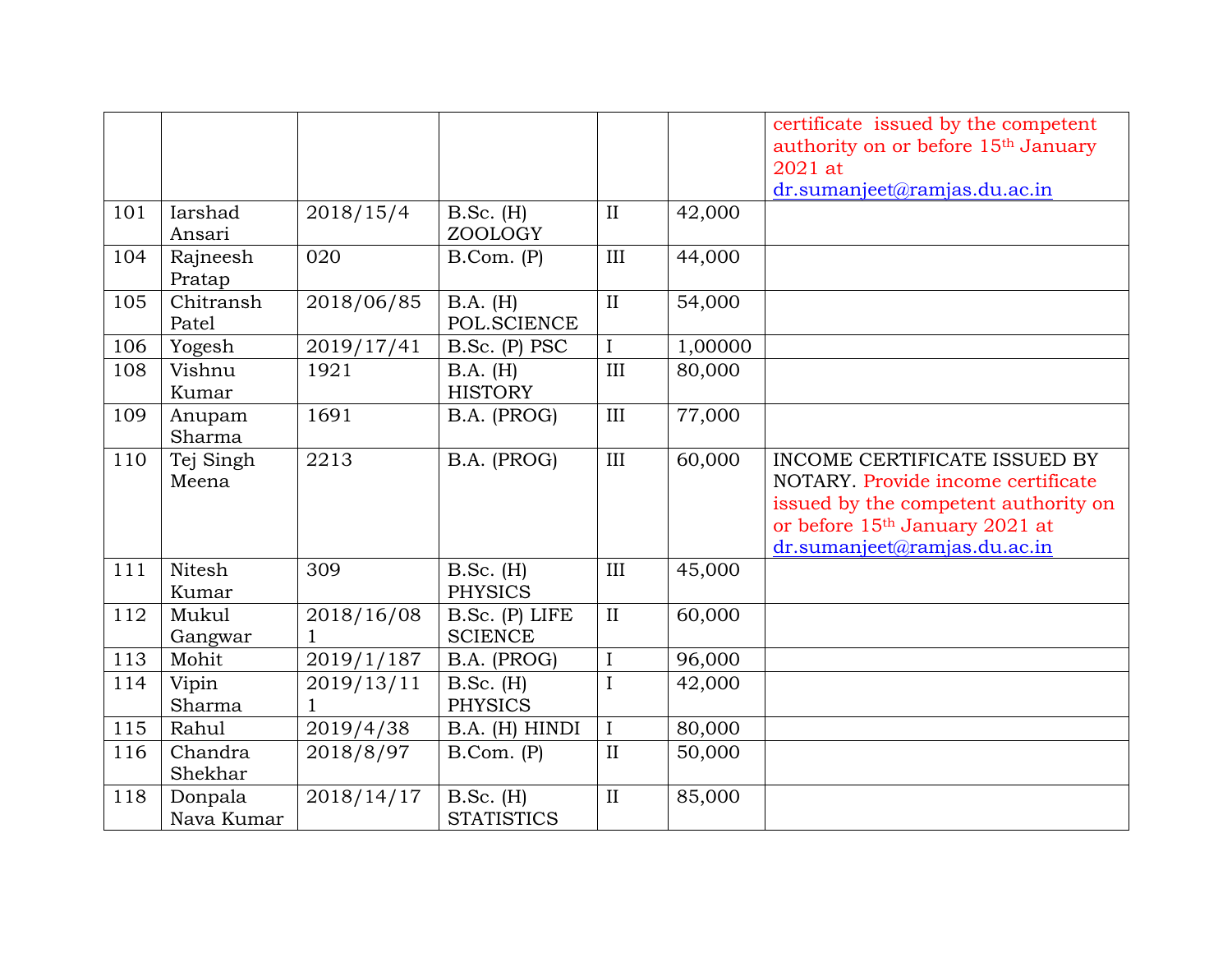| 119 | Shivangi<br>Tejaswita     | 2018/4/46             | B.A. (H) HINDI               | II          | 90,000 |                                                                                                                                                                                          |
|-----|---------------------------|-----------------------|------------------------------|-------------|--------|------------------------------------------------------------------------------------------------------------------------------------------------------------------------------------------|
| 120 | Sonam                     | 2019/4/5              | B.A. (H) HINDI               | $\mathbf I$ | 72,000 |                                                                                                                                                                                          |
| 121 | Samradh                   | 2018/2/97             | B.A. (H)<br><b>ECONOMICS</b> | II          | 96,000 |                                                                                                                                                                                          |
| 122 | Suresh<br>Kumar<br>Thakur | 2019/12/33            | $B.Sc.$ (H)<br><b>MATHS</b>  | $\mathbf I$ | 40,000 |                                                                                                                                                                                          |
| 123 | Rohit Kumar<br>Mandal     | 2019/12/14            | $B.Sc.$ (H)<br><b>MATHS</b>  | $\mathbf I$ | 85,000 |                                                                                                                                                                                          |
| 124 | Satyam<br>Gupta           | 2018/02/46            | B.A. (H)<br><b>ECONOMICS</b> | $\rm II$    | 84,000 |                                                                                                                                                                                          |
| 125 | Sonal<br>Sharma           | 2018/02/95            | B.A. (H)<br><b>ECONOMICS</b> | II          | 96,000 | undertaking for income certificate.<br>Provide income certificate issued by<br>the competent authority on or before<br>15 <sup>th</sup> January 2021 at<br>dr.sumanjeet@ramjas.du.ac.in  |
| 126 | Ankit Kumar               | 2019/12/07            | $B.Sc.$ (H)<br><b>MATHS</b>  | $\rm I$     | 40,000 |                                                                                                                                                                                          |
| 128 | Amrendra<br>Pal           | $\frac{2019}{12}{13}$ | $B.Sc.$ (H)<br><b>MATHA</b>  | $\mathbf I$ | 48,000 |                                                                                                                                                                                          |
| 129 | Karan<br>Meena            | 2019/12/22            | $B.Sc.$ (H)<br><b>MATHS</b>  | $\mathbf I$ | 40,000 | INCOME CERTIFICATE ISSUED BY<br>NOTARY. Provide income certificate<br>issued by the competent authority on<br>or before 15 <sup>th</sup> January 2021 at<br>dr.sumanjeet@ramjas.du.ac.in |
| 130 | Mudit                     | 2019/12/6             | $B.Sc.$ (H)<br><b>MATHS</b>  | $\bf I$     | 60,000 |                                                                                                                                                                                          |
| 131 | Anshi<br>Tripathi         | 2019/9/194            | B. Com. (H)                  | $\mathbf I$ | 36,000 |                                                                                                                                                                                          |
| 133 | Ankush<br>Pandey          | 2021                  | $B.Sc.$ (P)<br>PHYSICAL      | III         | 48,000 |                                                                                                                                                                                          |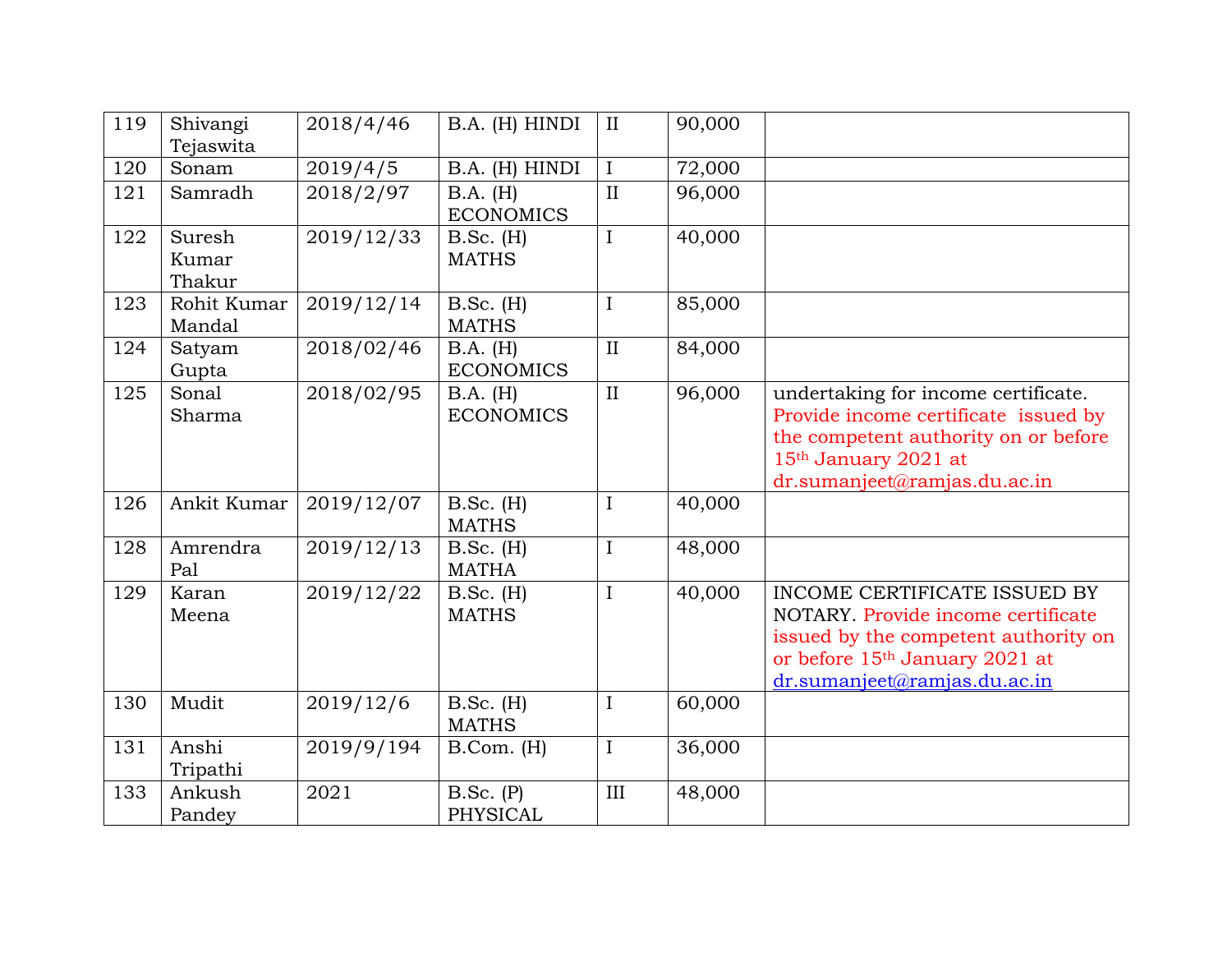|     |                      |                              | <b>SCIENCE</b>                   |             |        |                                                                                                                                                                                         |
|-----|----------------------|------------------------------|----------------------------------|-------------|--------|-----------------------------------------------------------------------------------------------------------------------------------------------------------------------------------------|
| 134 | Aviral Gupta         | 2018/27/38                   | $M.Sc.$ (F)<br><b>MATHS</b>      | $\rm II$    | 42,000 |                                                                                                                                                                                         |
| 136 | Himanshu<br>Dwivedi  | 2018/37/8                    | M.A. (F)<br><b>PHILOSOHPY</b>    | II          | 36,000 |                                                                                                                                                                                         |
| 138 | Bittu Kumar<br>Verma | 2019/16/10<br>3              | B.Sc. (P) LIFE<br><b>SCIENCE</b> | $\mathbf I$ | 95,000 |                                                                                                                                                                                         |
| 139 | Hitesh               | $\frac{2019}{17}$<br>6       | B.Sc. (P) PSC                    | $\mathbf I$ | 96,000 |                                                                                                                                                                                         |
| 140 | Ashutosh<br>Jaiswal  | 2018/08/11<br>$\Omega$       | B. Com. (P)                      | II          | 42,000 |                                                                                                                                                                                         |
| 142 | Archana              | 1179                         | B.A. (H) HINDI                   | III         | 84,000 | undertaking for income certificate.<br>Provide income certificate issued by<br>the competent authority on or before<br>15 <sup>th</sup> January 2021 at<br>dr.sumanjeet@ramjas.du.ac.in |
| 143 | Sanjay               | 2018/26/25                   | M.A. (F)<br>POL.SCIENCE          | II          | 90,000 |                                                                                                                                                                                         |
| 145 | Lal Bahadur<br>Patel | 2019/4/35                    | B.A. (H) HINDI                   | $\mathbf I$ | 20,000 |                                                                                                                                                                                         |
| 146 | Aakash               | 2019/4/42                    | B.A. (H) HINDI                   | $\mathbf I$ | 84,000 |                                                                                                                                                                                         |
| 148 | Mohit                | 2019/13/82                   | $B.Sc.$ (H)<br><b>PHYSICS</b>    | Ι           | 96,000 |                                                                                                                                                                                         |
| 150 | Vineet<br>Chauhan    | 997                          | $B.Sc.$ (H)<br><b>PHYSICS</b>    | III         | 72,000 |                                                                                                                                                                                         |
| 151 | Sameer               | 2019/11/17<br>$\mathfrak{S}$ | $B.Sc.$ (H)<br><b>CHEMISTRY</b>  | $\mathbf I$ | 96,000 |                                                                                                                                                                                         |
| 152 | Dinesh<br>Ahirwar    | 198                          | B. Com. (P)                      | III         | 50,000 |                                                                                                                                                                                         |
| 153 | Anubhav              | 834                          | B.A. (PROG)                      | III         | 78,000 |                                                                                                                                                                                         |
| 154 | Hamid<br>Hussain     | 872                          | B.A. (H)<br>POL.SCIENCE          | III         | 60,000 |                                                                                                                                                                                         |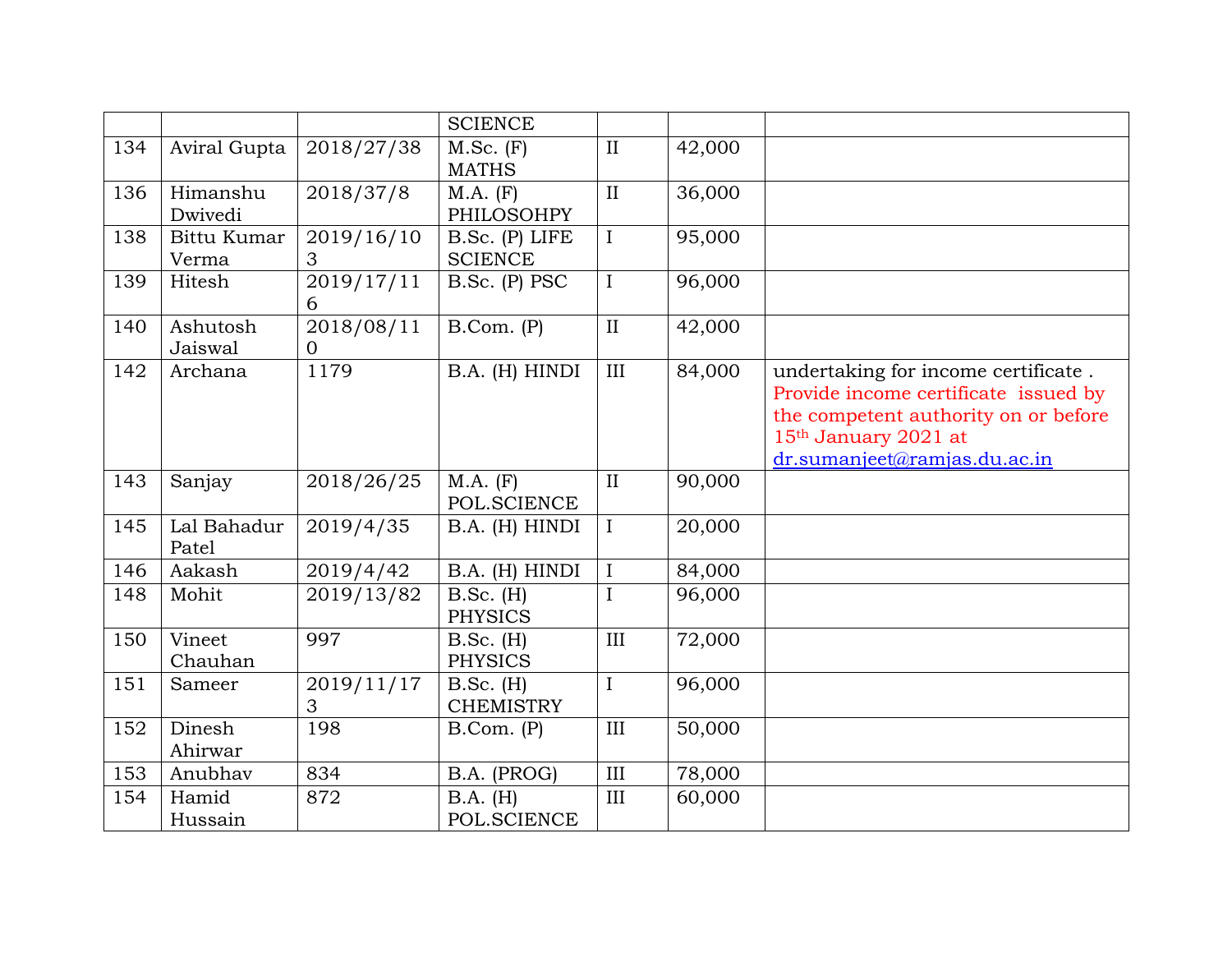| 155 | Mudavath<br>Babu Nayak       | 2018/6/32             | B.A. (H)<br>POL.SCIENCE               | $\rm II$    | 98,000              |  |
|-----|------------------------------|-----------------------|---------------------------------------|-------------|---------------------|--|
| 156 | Gaddam<br>Premkumar          | 2019/1/174            | B.A. (PROG)                           | $\mathbf I$ | 95,000              |  |
| 158 | <b>Bharat</b>                | $\frac{2019}{11}{70}$ | $B.Sc.$ (H)<br><b>CHEMISTRY</b>       | $\mathbf I$ | $\overline{50,000}$ |  |
| 159 | Ginlunmang<br>Tombing        | 493                   | $B.Sc.$ (H)<br><b>CHEMISTRY</b>       | III         | 80,000              |  |
| 160 | Komire Sai<br>Kumar          | 273                   | $B.Sc.$ (H)<br><b>CHEMISTRY</b>       | III         | 95,000              |  |
| 164 | Sandeep<br>Kumar             | 2018/01/97            | B.A. (PROG)                           | $\rm II$    | 40,000              |  |
| 165 | Ankit Kumar<br>Yadav         | 2019/10/29            | $B.Sc.$ (H)<br><b>BOTANY</b>          | $\mathbf I$ | 96,000              |  |
| 166 | Prajjwal<br>Sukheja          | 112                   | $B.Sc.$ (H)<br><b>BOTANY</b>          | III         | 60,000              |  |
| 167 | Akhilesh<br>Kumar<br>Yadav   | 259                   | $B.Sc.$ (H)<br><b>PHYSICS</b>         | III         | 36000               |  |
| 168 | Jigyasu                      | 548                   | $B.Sc.$ (H)<br><b>PHYSICS</b>         | III         | 84,000              |  |
| 169 | Ch. Sai<br>Nikhil            | 2019/5/32             | B.A. (H)<br><b>HISTORY</b>            | $\mathbf I$ | 98,000              |  |
| 170 | Khushdeep<br>Singh           | 2019/50/01<br>1       | B.A. (H) H.<br><b>MUSIC</b>           | $\rm I$     | 84,000              |  |
| 171 | Rajat Soni                   | 1162                  | $B.Sc.$ (H)<br><b>PHYSICS</b>         | III         | 96,000              |  |
| 172 | Nagendra<br>Kumar<br>Jaiswal | 1611                  | PHYSICAL<br><b>SCIENCE (P)</b>        | III         | 32,400              |  |
| 173 | Akshat<br>Ahlawat            | 1093                  | <b>PHYSICAL</b><br><b>SCIENCE (P)</b> | III         | 72,000              |  |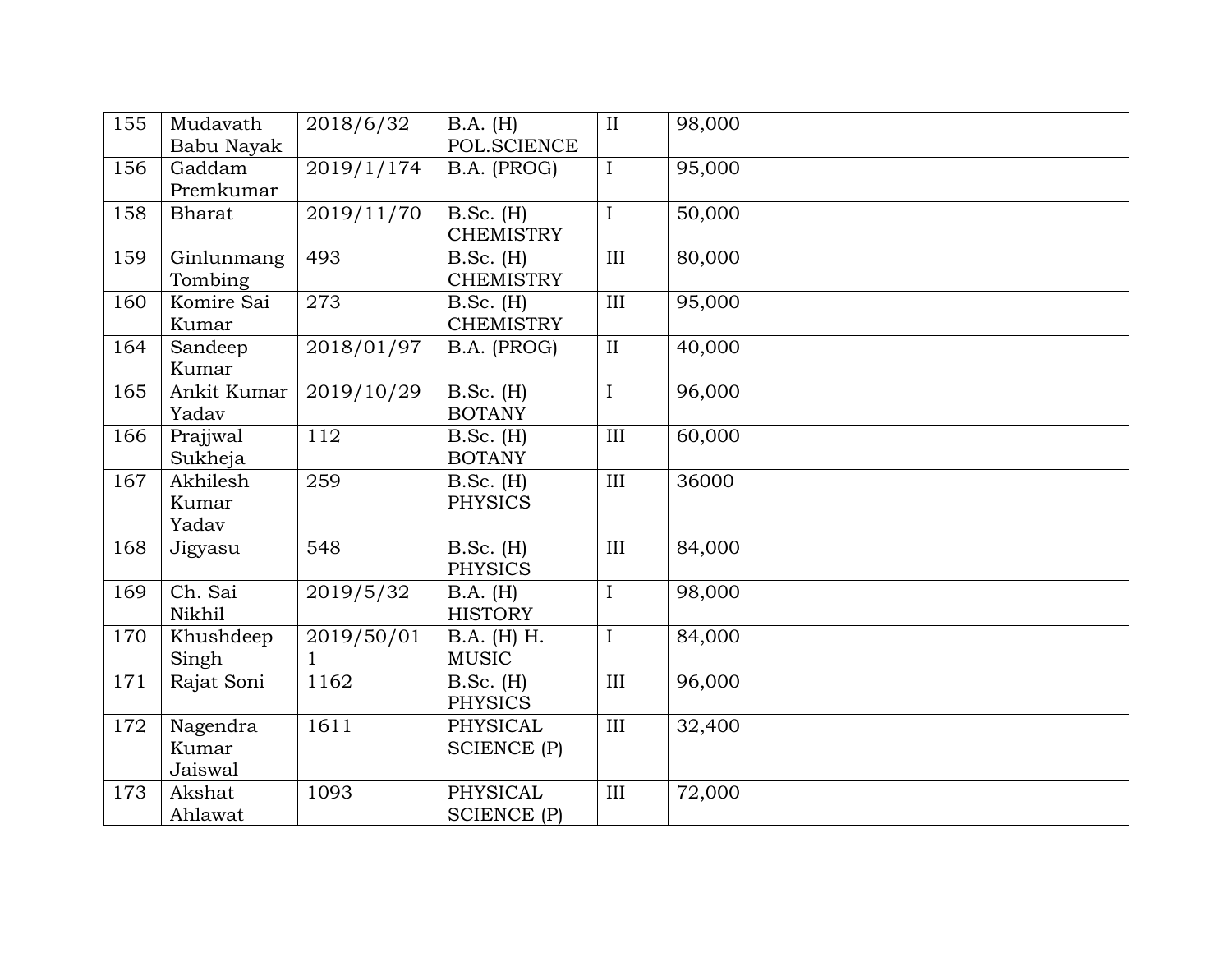| 174 | Md. Faiz<br>Ahmed           | 2018/4/54  | HINDI (H)                      | $\rm II$    | 42,000 |                                                                                                                                                                                          |
|-----|-----------------------------|------------|--------------------------------|-------------|--------|------------------------------------------------------------------------------------------------------------------------------------------------------------------------------------------|
| 175 | Sonia                       | 2018/3/100 | ENGLISH (H)                    | $\rm II$    | 96,000 |                                                                                                                                                                                          |
| 176 | Archit Singh                | 2018/4/9   | HINDI (H)                      | $\rm II$    | 52,000 |                                                                                                                                                                                          |
| 177 | Md Anash<br>Khan            | 2019/10/51 | BOTANY (H)                     | $\bf{I}$    | 80,000 |                                                                                                                                                                                          |
| 178 | M.<br>Satyabhartta<br>Singh | 2019/10/66 | <b>BOTANY</b> (H)              | $\mathbf I$ | 85,000 |                                                                                                                                                                                          |
| 180 | L.<br>Lamnganba<br>Khuman   | 2019/10/49 | <b>BOTANY</b> (H)              | $\mathbf I$ | 70,000 |                                                                                                                                                                                          |
| 181 | Sonal                       | 2018/4/63  | HINDI (H)                      | $\rm II$    | 42,000 |                                                                                                                                                                                          |
| 182 | Chanagalla<br>Yadagiri      | 2019/6/173 | POL.SCIENCE<br>(H)             | I           | 80,000 |                                                                                                                                                                                          |
| 183 | Radha<br>Raman              | 1208       | PHYSICAL<br><b>SCIENCE (P)</b> | III         | 96,000 |                                                                                                                                                                                          |
| 184 | Pankaj<br>Tongariya         | 2019/13/3  | PHYSICS (H)                    | I           | 36,000 | INCOME CERTIFICATE ISSUED BY<br>NOTARY. Provide income certificate<br>issued by the competent authority on<br>or before 15 <sup>th</sup> January 2021 at<br>dr.sumanjeet@ramjas.du.ac.in |
| 185 | Master<br>Shivam            | 2018/6/19  | POL.SCIENCE<br>(H)             | II          | 80,000 |                                                                                                                                                                                          |
| 186 | Shivam<br>Mani<br>Tripathi  | 705        | SANSKRIT (H)                   | III         | 48,000 |                                                                                                                                                                                          |
| 187 | Priya Yadav                 | 283        | BOTANY (H)                     | III         | 90,000 |                                                                                                                                                                                          |
| 188 | Umesh<br>Kumar<br>Yadav     | 2019/13/8  | PHYSICS (H)                    | $\mathbf I$ | 40,000 | INCOME CERTIFICATE ISSUED BY<br>NOTARY. Provide income certificate<br>issued by the competent authority on<br>or before 15 <sup>th</sup> January 2021 at                                 |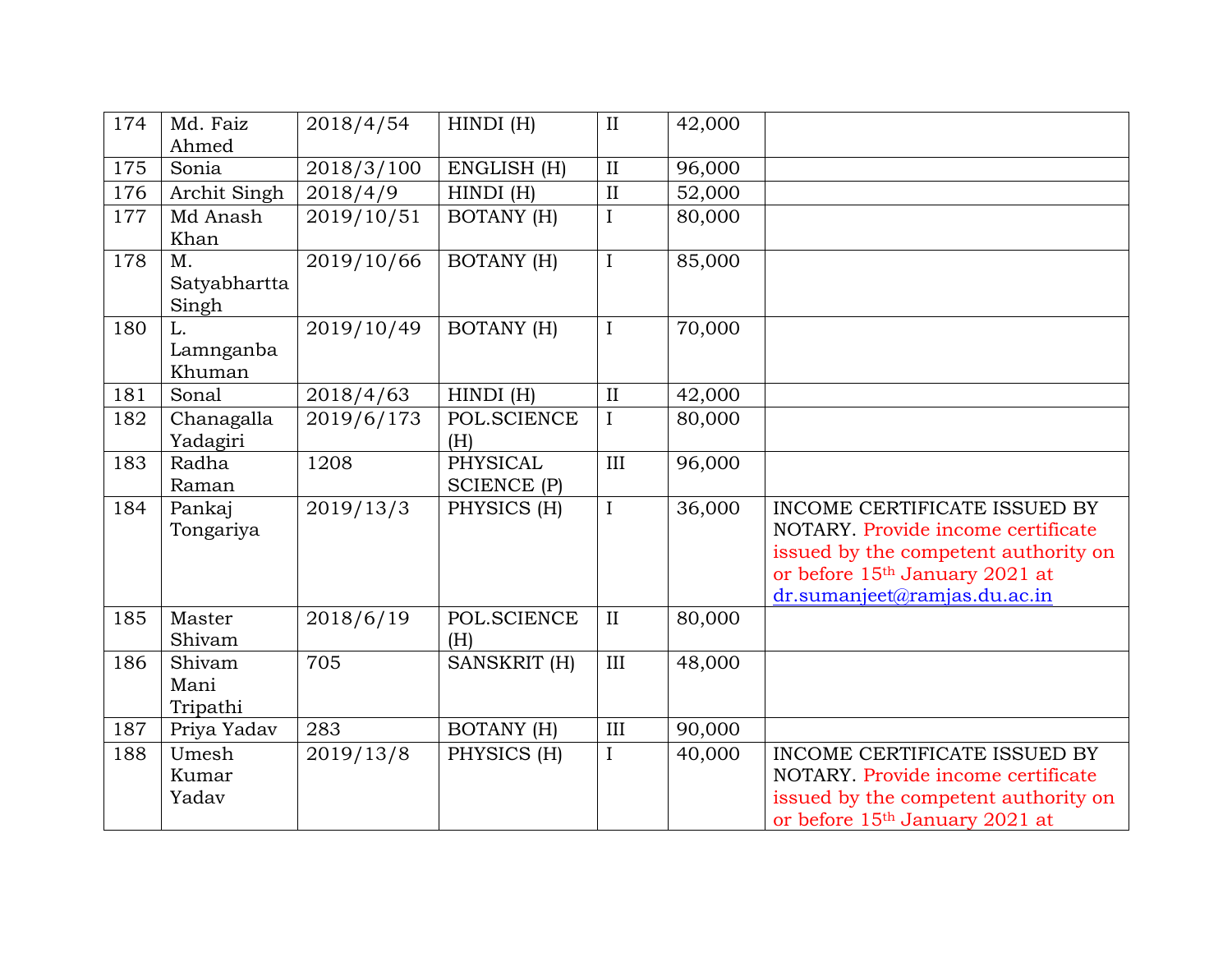|     |                            |                 |                             |             |        | $dr$ .sumanjeet@ramjas.du.ac.in                                                                                                                                                                 |
|-----|----------------------------|-----------------|-----------------------------|-------------|--------|-------------------------------------------------------------------------------------------------------------------------------------------------------------------------------------------------|
| 189 | Sachin<br>Mangal           | 2018/1/51       | B.A. (P)                    | $\rm II$    | 80,000 |                                                                                                                                                                                                 |
| 191 | Vipul<br>Jaiswal           | 2018/4/27       | HINDI (H)                   | II          | 48,000 |                                                                                                                                                                                                 |
| 192 | Vikash<br>Kumar            | 2018/17/18      | PSC (P)                     | $\rm II$    | 90,000 | Notary certificate. Provide income<br>certificate issued by the competent<br>authority on or before 15 <sup>th</sup> January<br>2021 at<br>dr.sumanjeet@ramjas.du.ac.in                         |
| 193 | Lakijeet<br>Singh          | 2018/17/21<br>0 | PSC (P)                     | $\rm II$    | 72,000 |                                                                                                                                                                                                 |
| 196 | Chetram<br>Meena           | 1382            | MATHS (H)                   | III         | 40,000 | INCOME CERTIFICATE ISSUED BY<br>NOTARY. Provide income certificate<br>issued by the competent authority on<br>or before 15 <sup>th</sup> January 2021 at<br>dr.sumanjeet@ramjas.du.ac.in        |
| 198 | Manish Sain                | 2018/1/146      | B.A. (P)                    | II          | 80,000 | <b>INCOME CERTIFICATE ISSUED BY</b><br>NOTARY. Provide income certificate<br>issued by the competent authority on<br>or before 15 <sup>th</sup> January 2021 at<br>dr.sumanjeet@ramjas.du.ac.in |
| 199 | Vivek Meena                | 2018/1/165      | B.A. (P)                    | $\rm II$    | 50,000 | <b>INCOME CERTIFICATE ISSUED BY</b><br>NOTARY. Provide income certificate<br>issued by the competent authority on<br>or before 15 <sup>th</sup> January 2021 at<br>dr.sumanjeet@ramjas.du.ac.in |
| 200 | MD. Shinas<br>M.P.         | 2019/10/31      | BOTANY (H)                  | $\mathbf I$ | 98,000 |                                                                                                                                                                                                 |
| 201 | <b>Bidesh</b><br>Devsharma | 2019/23/11      | M.A. (P)<br><b>SANSKRIT</b> | $\rm II$    | 70,000 |                                                                                                                                                                                                 |
| 202 | Akhand                     | 1137            | HINDI (H)                   | III         | 42,000 |                                                                                                                                                                                                 |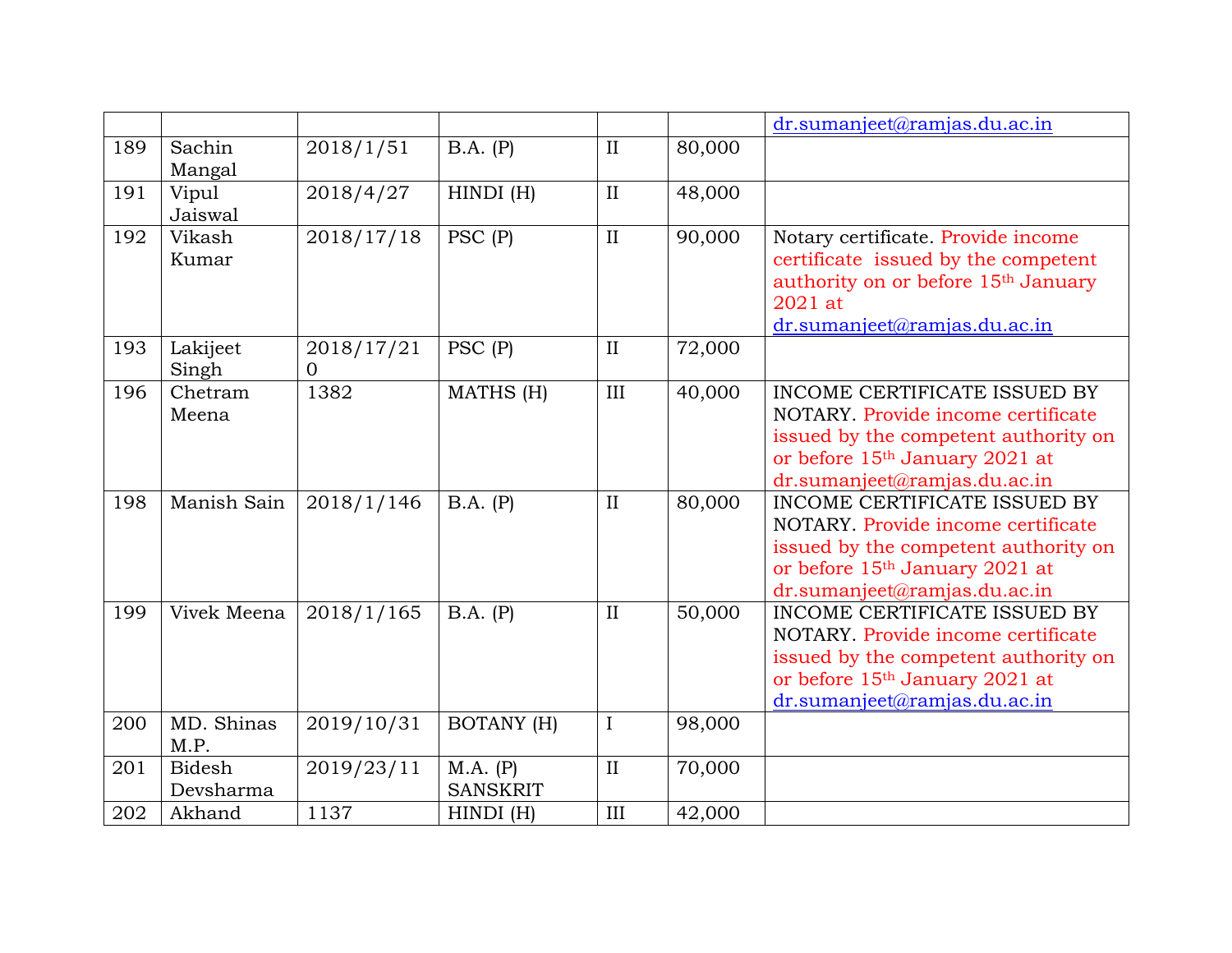|     | Pratap<br>Prajapati     |                   |                                       |             |                     |                                                                                                            |
|-----|-------------------------|-------------------|---------------------------------------|-------------|---------------------|------------------------------------------------------------------------------------------------------------|
| 203 | Dhoddi Vani             | $\frac{2018}{15}$ | ZOOLOOGY<br>(H)                       | II          | 98,000              |                                                                                                            |
| 204 | Dinesh<br>Kumar         | 0482              | B.A. (P)                              | III         | 46,000              |                                                                                                            |
| 205 | Sachin                  | 1160              | <b>PHYSICAL</b><br><b>SCIENCE (P)</b> | III         | 90,000              |                                                                                                            |
| 206 | Bhutam<br>Vijendar      | 2019/06/52        | POL.SCIENCE<br>(H)                    | $\mathbf I$ | 80,000              |                                                                                                            |
| 207 | Chintala Sai<br>Kumar   | 2019/6/63         | POL.SCIENCE<br>(H)                    | $\mathbf I$ | 1,00,00<br>$\Omega$ |                                                                                                            |
| 208 | Karnail<br>Singh        | 1963              | B.A. (H)<br>P.MUSIC                   | III         | 90,000              |                                                                                                            |
| 209 | Bhanu<br>Pratap         | 2018/4/99         | HINDI (H)                             | II          | 84,000              |                                                                                                            |
| 210 | Sharad<br>Yadav         | 2019/17/13<br>8   | PSC (P)                               | $\mathbf I$ | 40,000              |                                                                                                            |
| 211 | Ajay Ranjan             | 2018/12/68        | MATHS (H)                             | II          | 30,000              |                                                                                                            |
| 212 | Deepak<br>Gurjar        | 2019/1/100        | B.A. (P)                              | $\mathbf I$ | 40,000              |                                                                                                            |
| 213 | Rajeev<br>Yadav         | 2018/12/79        | MATHS (H)                             | II          | 46,000              |                                                                                                            |
| 214 | Ashutosh kr.<br>Jaiswal | 2019/6/40         | POL.SCIENCE<br>(H)                    | $\mathbf I$ | 80,000              |                                                                                                            |
| 215 | Pushpraj<br>Singh Yadav | 2019/6/193        | POL.SCIENCE<br>(H)                    | $\mathbf I$ | 70,000              |                                                                                                            |
| 217 | Ravinder                | 2018/25/09        | M.A. (F)<br><b>HISTORY</b>            | II          | 84,000              |                                                                                                            |
| 218 | Neeraj<br>Mahawana      | 2018/14/45        | <b>STATISTICS</b><br>(H)              | II          | 50,000              | INCOME CERTIFICATE ISSUED BY<br>NOTARY. Provide income certificate<br>issued by the competent authority on |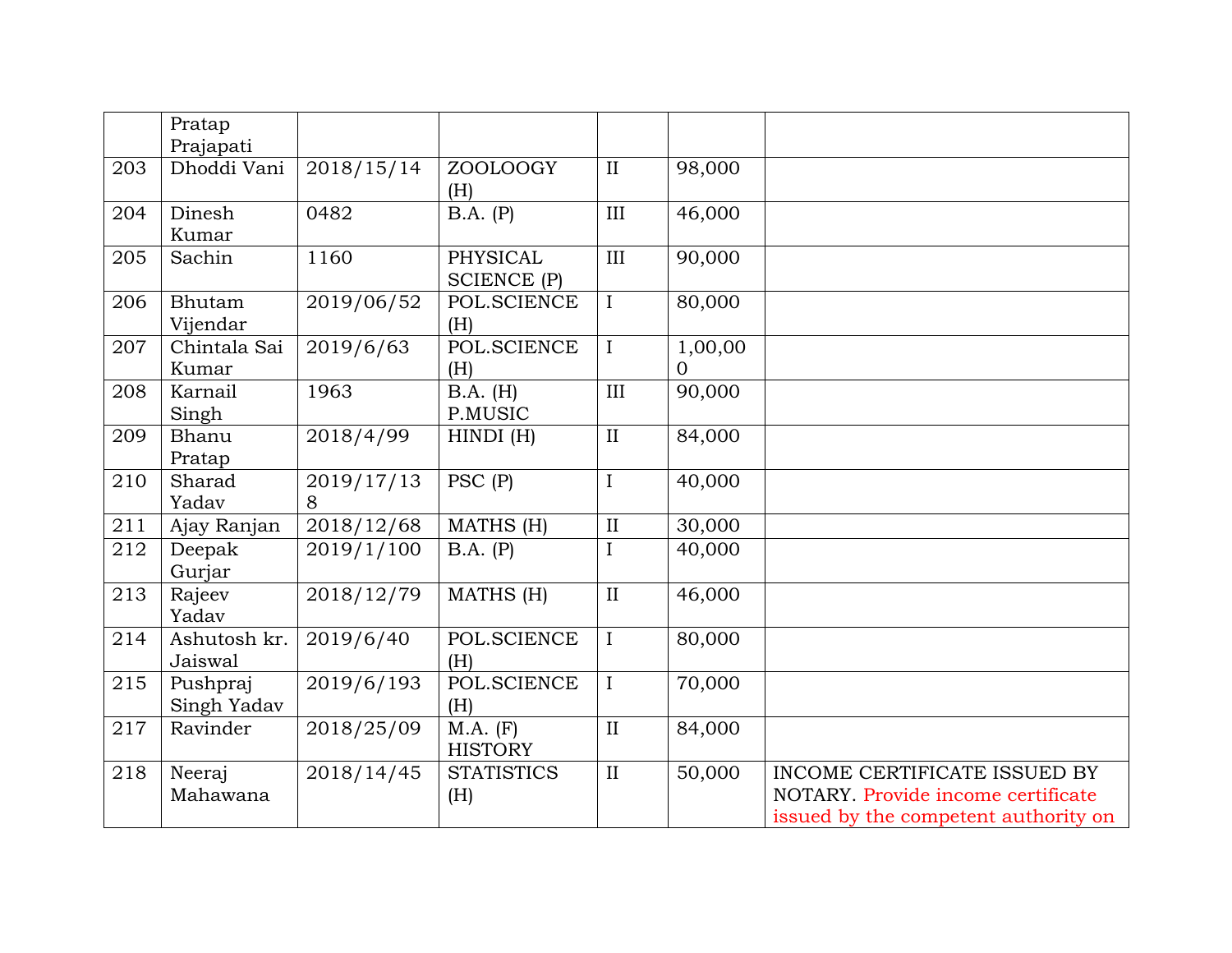|     |                        |                |                     |             |        | or before 15 <sup>th</sup> January 2021 at |
|-----|------------------------|----------------|---------------------|-------------|--------|--------------------------------------------|
|     |                        |                |                     |             |        | dr.sumanjeet@ramjas.du.ac.in               |
| 219 | Kavvampalli<br>Ashwini | 2018/6/33      | POL.SCIENCE<br>(H)  | II          | 98,000 |                                            |
| 220 | Pradam                 | 2018/1/79      | B.A. (P)            | $\rm II$    | 40,000 | INCOME CERTIFICATE ISSUED BY               |
|     | Kumar                  |                |                     |             |        | NOTARY. Provide income certificate         |
|     | Meena                  |                |                     |             |        | issued by the competent authority on       |
|     |                        |                |                     |             |        | or before 15 <sup>th</sup> January 2021 at |
|     |                        |                |                     |             |        | dr.sumanjeet@ramjas.du.ac.in               |
| 221 | Palak<br>Chaudhary     | 2018/4/20      | HINDI (H)           | II          | 54,000 |                                            |
| 222 | Vaid Khan              | 2018/1/125     | B.A. (P)            | $\rm II$    | 60,000 | INCOME CERTIFICATE ISSUED BY               |
|     |                        |                |                     |             |        | NOTARY. Provide income certificate         |
|     |                        |                |                     |             |        | issued by the competent authority on       |
|     |                        |                |                     |             |        | or before 15 <sup>th</sup> January 2021 at |
|     |                        |                |                     |             |        | dr.sumanjeet@ramjas.du.ac.in               |
| 223 | Dollanlu               | 2019/16/10     | LIFE SCIENCE        | $\mathbf I$ | 45,000 |                                            |
|     | GolmeI                 | $\overline{7}$ | (P)                 |             |        |                                            |
| 224 | Akash                  | 2019/1/104     | <b>B.A.</b> (P)     | $\rm I$     | 90,000 |                                            |
| 225 | Tanuj Raj              | 2018/04/85     | HINDI (H)           | $\rm II$    | 48,000 |                                            |
| 226 | Dhanraj                | 2019/11/80     | <b>CHEMISTRY</b>    | $\mathbf I$ | 40,000 | INCOME CERTIFICATE ISSUED BY               |
|     | Meena                  |                | (H)                 |             |        | NOTARY. Provide income certificate         |
|     |                        |                |                     |             |        | issued by the competent authority on       |
|     |                        |                |                     |             |        | or before 15 <sup>th</sup> January 2021 at |
|     |                        |                |                     |             |        | dr.sumanjeet@ramjas.du.ac.in               |
| 227 | Kiran                  | 2018/05/40     | HISTORY (H)         | II          | 96,000 |                                            |
| 228 | Shamshad               | 859            | HINDI (H)           | III         | 44,000 |                                            |
|     | Ahmed                  |                |                     |             |        |                                            |
| 229 | Rekha Yadav            | 391            | LIFE SCIENCE<br>(P) | III         | 60,000 |                                            |
| 230 | Gunjan<br>Kumari       | 586            | MATHS (H)           | III         | 75,000 |                                            |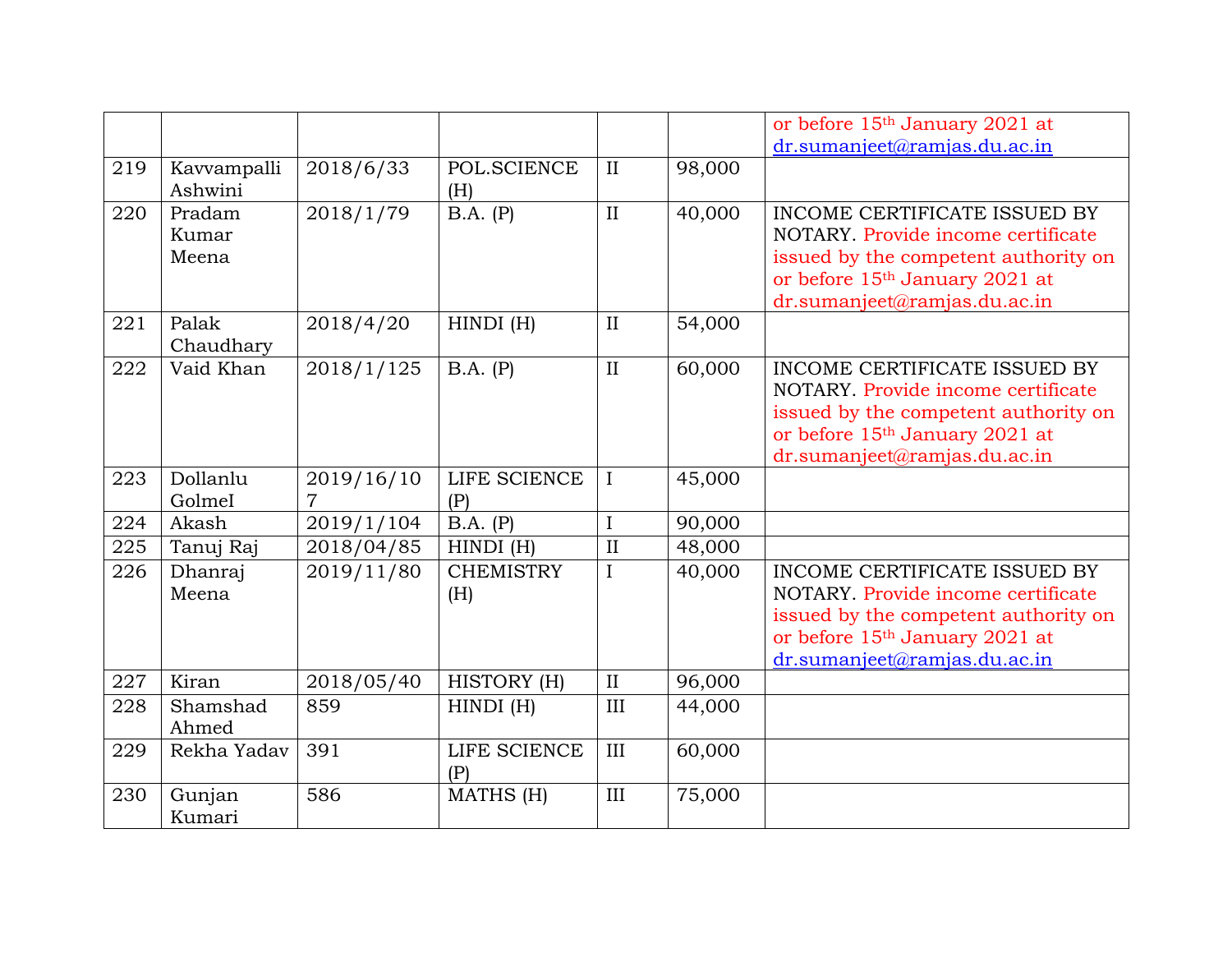| Priya       | 459                                                                                                                          | B. Com. (P)                                                                                                           | III                                                                                                                                                   | 90,000                                                                            |                                                                                                  |
|-------------|------------------------------------------------------------------------------------------------------------------------------|-----------------------------------------------------------------------------------------------------------------------|-------------------------------------------------------------------------------------------------------------------------------------------------------|-----------------------------------------------------------------------------------|--------------------------------------------------------------------------------------------------|
| Md. Arif    | 2018/4/73                                                                                                                    | HINDI (H)                                                                                                             | $\rm II$                                                                                                                                              | 42,000                                                                            |                                                                                                  |
| Ansari      |                                                                                                                              |                                                                                                                       |                                                                                                                                                       |                                                                                   |                                                                                                  |
| Ankit Kumar | 2018/17/21                                                                                                                   | PSC (P)                                                                                                               | II                                                                                                                                                    | 15,000                                                                            |                                                                                                  |
|             |                                                                                                                              |                                                                                                                       |                                                                                                                                                       |                                                                                   |                                                                                                  |
|             |                                                                                                                              |                                                                                                                       |                                                                                                                                                       |                                                                                   |                                                                                                  |
| Nenavath    |                                                                                                                              |                                                                                                                       |                                                                                                                                                       |                                                                                   |                                                                                                  |
| Dilip       |                                                                                                                              | (H)                                                                                                                   |                                                                                                                                                       |                                                                                   |                                                                                                  |
|             |                                                                                                                              |                                                                                                                       |                                                                                                                                                       |                                                                                   |                                                                                                  |
| Deepak      | 648                                                                                                                          | PHYSICS (H)                                                                                                           | III                                                                                                                                                   | 48,000                                                                            |                                                                                                  |
| Bharti      |                                                                                                                              |                                                                                                                       |                                                                                                                                                       |                                                                                   |                                                                                                  |
| Nandunam    |                                                                                                                              |                                                                                                                       |                                                                                                                                                       |                                                                                   |                                                                                                  |
|             |                                                                                                                              | (H)                                                                                                                   |                                                                                                                                                       |                                                                                   |                                                                                                  |
|             |                                                                                                                              |                                                                                                                       |                                                                                                                                                       |                                                                                   |                                                                                                  |
|             |                                                                                                                              |                                                                                                                       |                                                                                                                                                       |                                                                                   |                                                                                                  |
|             |                                                                                                                              |                                                                                                                       |                                                                                                                                                       |                                                                                   | INCOME CERTIFICATE ISSUED BY                                                                     |
|             |                                                                                                                              |                                                                                                                       |                                                                                                                                                       |                                                                                   | NOTARY. Provide income certificate                                                               |
| a           |                                                                                                                              |                                                                                                                       |                                                                                                                                                       |                                                                                   | issued by the competent authority on                                                             |
|             |                                                                                                                              |                                                                                                                       |                                                                                                                                                       |                                                                                   | or before 15 <sup>th</sup> January 2021 at                                                       |
|             |                                                                                                                              |                                                                                                                       |                                                                                                                                                       |                                                                                   | $dr$ .sumanjeet@ramjas.du.ac.in                                                                  |
|             |                                                                                                                              |                                                                                                                       |                                                                                                                                                       |                                                                                   | INCOME CERTIFICATE ISSUED BY                                                                     |
|             |                                                                                                                              |                                                                                                                       |                                                                                                                                                       |                                                                                   | NOTARY. Provide income certificate                                                               |
|             |                                                                                                                              |                                                                                                                       |                                                                                                                                                       |                                                                                   | issued by the competent authority on                                                             |
|             |                                                                                                                              |                                                                                                                       |                                                                                                                                                       |                                                                                   | or before 15 <sup>th</sup> January 2021 at                                                       |
|             |                                                                                                                              |                                                                                                                       |                                                                                                                                                       |                                                                                   | dr.sumanjeet@ramjas.du.ac.in                                                                     |
|             |                                                                                                                              |                                                                                                                       |                                                                                                                                                       |                                                                                   |                                                                                                  |
|             |                                                                                                                              |                                                                                                                       |                                                                                                                                                       |                                                                                   |                                                                                                  |
| Kumar       |                                                                                                                              |                                                                                                                       |                                                                                                                                                       |                                                                                   |                                                                                                  |
| Vishnu      |                                                                                                                              | <b>CHEMISTRY</b>                                                                                                      | $\mathbf I$                                                                                                                                           |                                                                                   |                                                                                                  |
| Bharadwaj   |                                                                                                                              | (H)                                                                                                                   |                                                                                                                                                       |                                                                                   |                                                                                                  |
| Abhishek    | 2019/22/22                                                                                                                   | $M.A.$ (P) HINDI                                                                                                      | $\mathbf I$                                                                                                                                           | 42,000                                                                            |                                                                                                  |
|             | Monika<br>N. Parmesh<br>Sai Kuimar<br>Nityam<br>Singh<br>Kamlesh<br>Khatumbriy<br>Jaiprakash<br>Meena<br>Mukul Dev<br>Saurav | 3<br>1367<br>2018/11/70<br>2018/08/69<br>2018/14/46<br>2019/17/97<br>0333<br>2018/1/141<br>1163<br>1346<br>2019/11/08 | HINDI (H)<br><b>CHEMISTRY</b><br>B.Com. (P)<br><b>STATISTICS</b><br>PSC (P)<br>PHYSICS (H)<br>B.A. (P)<br><b>PHYSICAL</b><br>SCIENCE (P)<br>HINDI (H) | III<br>II<br>$\rm II$<br>$\rm II$<br>$\mathbf I$<br>III<br>$\rm II$<br>III<br>III | 96,000<br>75,000<br>90,000<br>90,000<br>44,000<br>60,000<br>40,000<br>48,000<br>42,000<br>90,000 |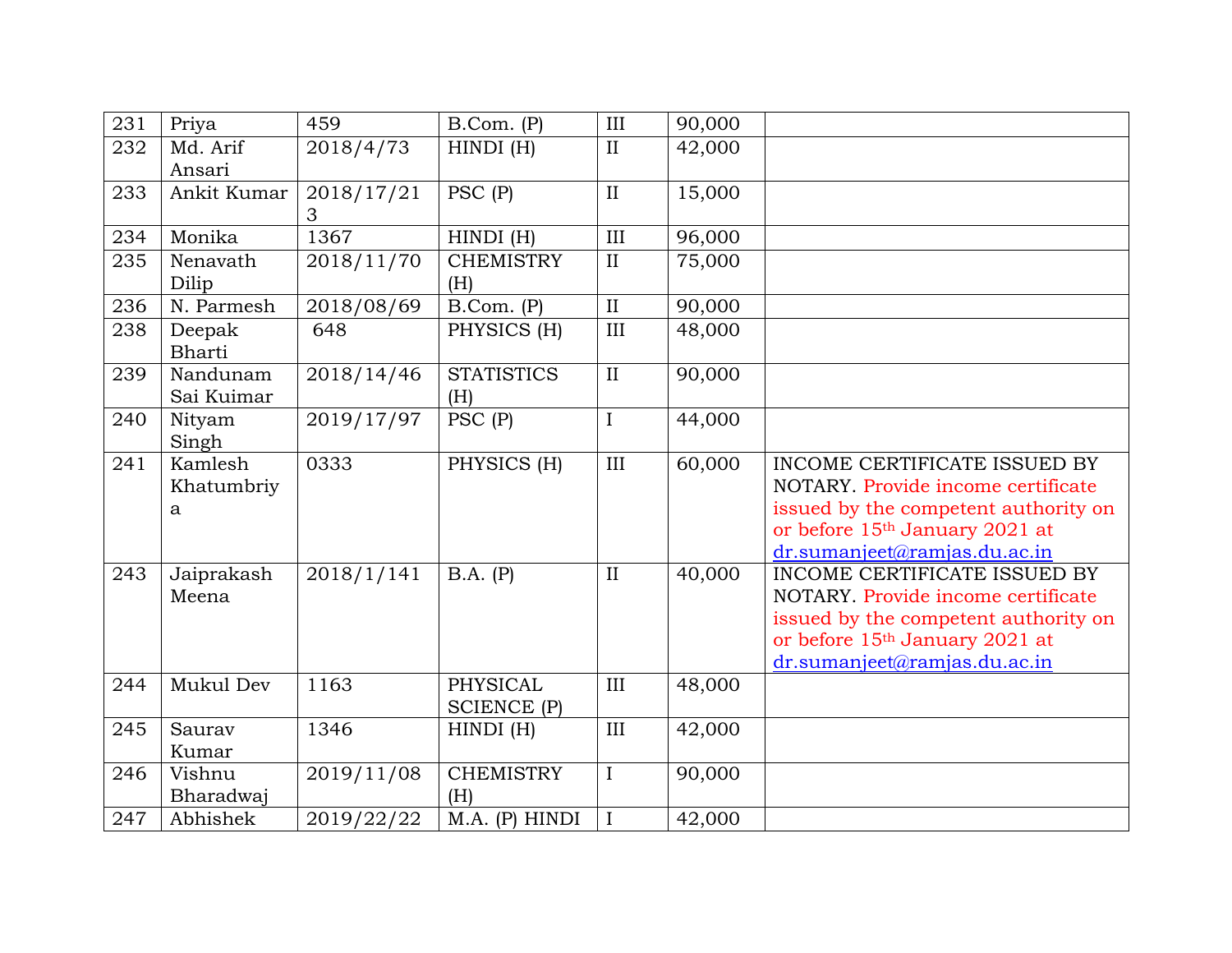|     | Agrahari              |                         |                         |             |        |                                                                                                                                                                                          |
|-----|-----------------------|-------------------------|-------------------------|-------------|--------|------------------------------------------------------------------------------------------------------------------------------------------------------------------------------------------|
| 248 | Mamta                 | 2019/04/29              | HINDI (H)               | $\rm I$     | 72,000 |                                                                                                                                                                                          |
| 249 | Rahul Bharti          | 2019/01/12<br>$\Omega$  | B.A. (P)                | I           | 72,000 | INCOME CERTIFICATE ISSUED BY<br>NOTARY. Provide income certificate<br>issued by the competent authority on<br>or before 15 <sup>th</sup> January 2021 at<br>dr.sumanjeet@ramjas.du.ac.in |
| 251 | Manish<br>Meena       | 2019/1/133              | B.A. (P)                | $\mathbf I$ | 40,000 | INCOME CERTIFICATE ISSUED BY<br>NOTARY. Provide income certificate<br>issued by the competent authority on<br>or before 15 <sup>th</sup> January 2021 at<br>dr.sumanjeet@ramjas.du.ac.in |
| 252 | Vipin                 | 2019/11/17<br>9         | <b>CHEMISTRY</b><br>(H) | I           | 60,000 |                                                                                                                                                                                          |
| 253 | Kamaldeep             | 2019/1/53               | <b>B.A.</b> (P)         | $\rm I$     | 80,000 |                                                                                                                                                                                          |
| 254 | Ramesh                | $\overline{2019/13/23}$ | PHYSICS (H)             | $\bf{I}$    | 40,000 | INCOME CERTIFICATE ISSUED BY<br>NOTARY. Provide income certificate<br>issued by the competent authority on<br>or before 15 <sup>th</sup> January 2021 at<br>dr.sumanjeet@ramjas.du.ac.in |
| 255 | Naman                 | 2018/5/74               | HISTORY (H)             | $\rm II$    | 70,000 |                                                                                                                                                                                          |
| 256 | Landam<br>Swatantra   | 2019/2/92               | <b>ECONOMICS</b><br>(H) | I           | 95,000 |                                                                                                                                                                                          |
| 258 | Ragini Yadav          | 0078                    | SANSKRIT (H)            | III         | 42,000 |                                                                                                                                                                                          |
| 260 | Zeeshan Ali           | 0124                    | <b>CHEMISTRY</b><br>(H) | III         | 24,000 |                                                                                                                                                                                          |
| 261 | Shalini               | 2018/6/43               | POL.SCIENCE<br>(H)      | $\rm II$    | 84,000 |                                                                                                                                                                                          |
| 262 | Raman                 | 2019/6/131              | POL.SCIENCE<br>(H)      | $\mathbf I$ | 80,000 |                                                                                                                                                                                          |
| 263 | Sunil Kumar<br>Bairwa | 2018/1/122              | B.A. (P)                | $\rm II$    | 40,000 | <b>INCOME CERTIFICATE. Provide</b><br>income certificate issued by the                                                                                                                   |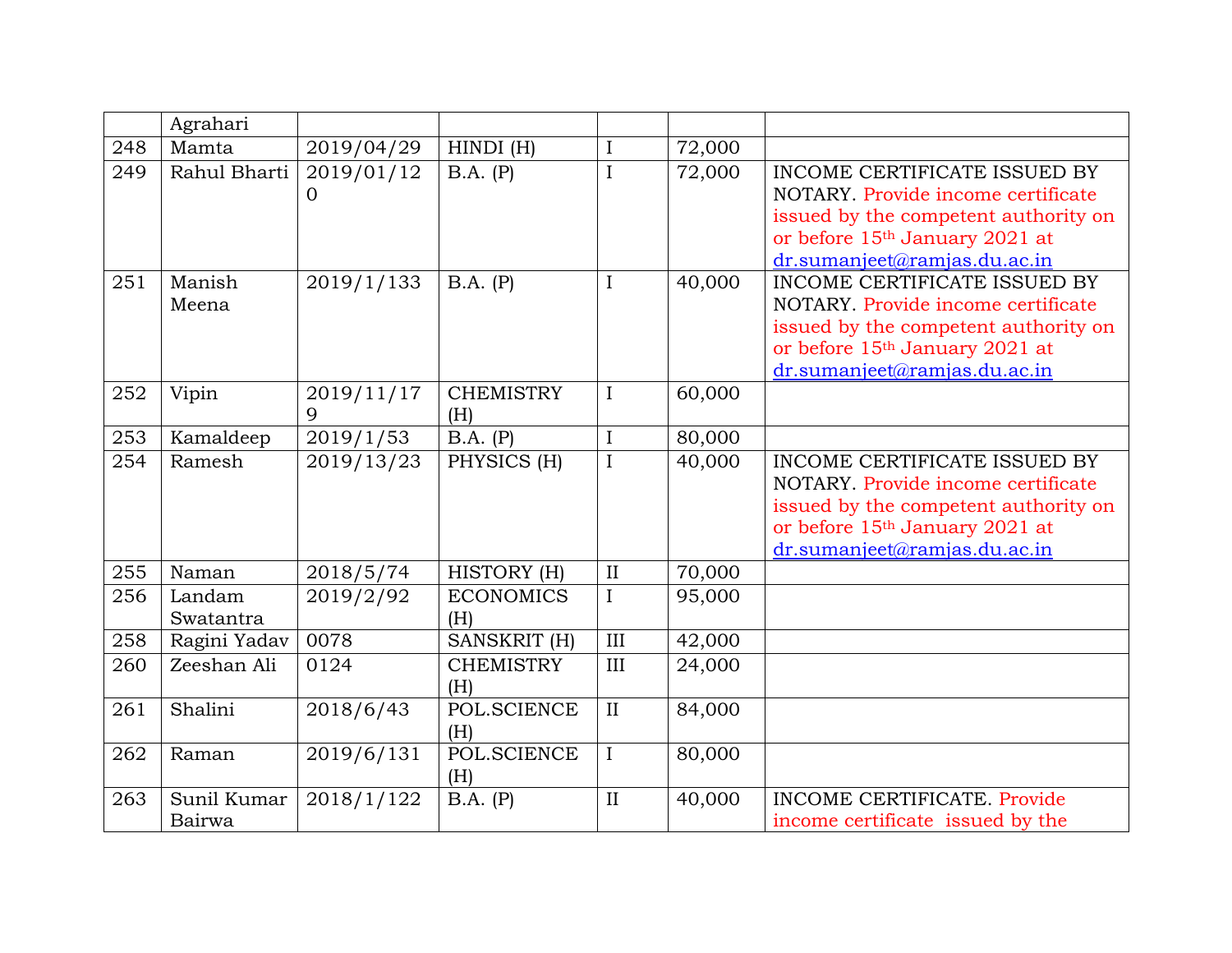|     |                         |                 |                         |             |        | competent authority on or before 15 <sup>th</sup><br>January 2021 at<br>dr.sumanjeet@ramjas.du.ac.inISSUE<br>D BY NOTARY. Provide income<br>certificate issued by the competent<br>authority on or before 15 <sup>th</sup> January<br>2021 at<br>dr.sumanjeet@ramjas.du.ac.in |
|-----|-------------------------|-----------------|-------------------------|-------------|--------|-------------------------------------------------------------------------------------------------------------------------------------------------------------------------------------------------------------------------------------------------------------------------------|
| 265 | Rahul<br>Kumar<br>Meena | 2019/01/14<br>8 | B.A. (P)                | $\mathbf I$ | 50,000 | INCOME CERTIFICATE ISSUED BY<br>NOTARY. Provide income certificate<br>issued by the competent authority on<br>or before 15 <sup>th</sup> January 2021 at<br>dr.sumanjeet@ramjas.du.ac.in                                                                                      |
| 266 | Yovraj Singh<br>Mahawar | 2019/06/12<br>3 | POL.SCIENCE<br>(H)      | Ι           | 90,000 | notary certificate. Provide income<br>certificate issued by the competent<br>authority on or before 15 <sup>th</sup> January<br>2021 at<br>dr.sumanjeet@ramjas.du.ac.in                                                                                                       |
| 268 | Abhishek<br>Meena       | 2019/11/83      | <b>CHEMISTRY</b><br>(H) | I           | 40,000 | INCOME CERTIFICATE ISSUED BY<br>NOTARY. Provide income certificate<br>issued by the competent authority on<br>or before 15 <sup>th</sup> January 2021 at<br>$dr$ .sumanjeet@ramjas.du.ac.in                                                                                   |
| 269 | Shivraj<br>Singh        | 2018/11/17<br>8 | <b>CHEMISTRY</b><br>(H) | II          | 30,000 |                                                                                                                                                                                                                                                                               |
| 270 | Shivam Raj              | 2019/6/171      | POL.SCIENCE<br>(H)      | $\mathbf I$ | 65,000 |                                                                                                                                                                                                                                                                               |
| 271 | Rohan<br>Kumar          | 2018/5/31       | HISTORY (H)             | $\rm II$    | 42,000 |                                                                                                                                                                                                                                                                               |
| 272 | Kuldeep<br>Meena        | 2019/4/54       | HINDI (H)               | $\mathbf I$ | 50,000 | INCOME CERTIFICATE ISSUED BY<br>NOTARY. Provide income certificate<br>issued by the competent authority on                                                                                                                                                                    |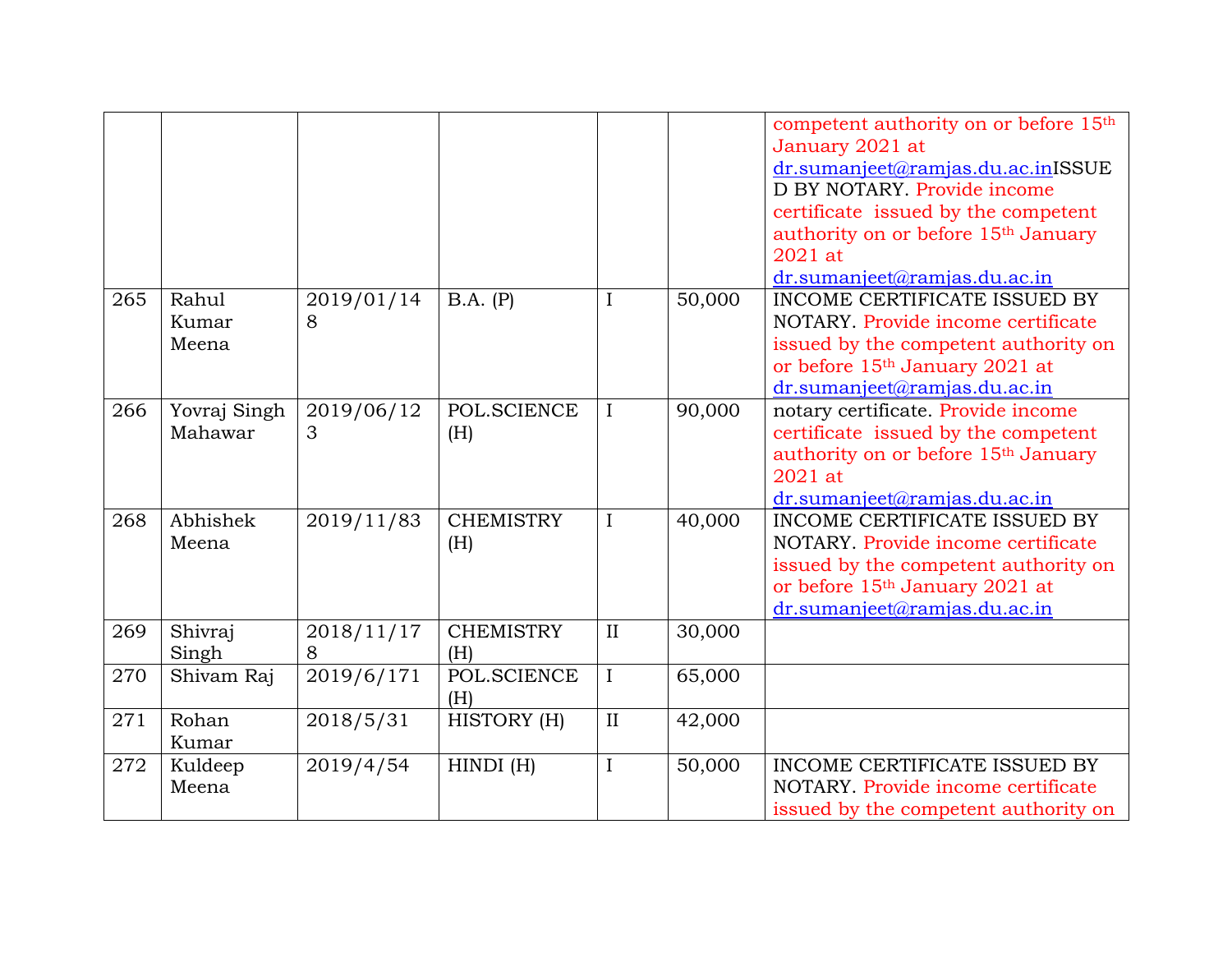|     |                         |            |                               |               |         | or before 15 <sup>th</sup> January 2021 at                                                                                                                                               |
|-----|-------------------------|------------|-------------------------------|---------------|---------|------------------------------------------------------------------------------------------------------------------------------------------------------------------------------------------|
|     |                         |            |                               |               |         | dr.sumanjeet@ramjas.du.ac.in                                                                                                                                                             |
| 274 | Saurabh<br>Verma        | 2019/13/46 | PHYSICS (H)                   | $\mathbf I$   | 65,000  |                                                                                                                                                                                          |
| 275 | Anjali Rani             | 2019/1/93  | B.A. (P)                      | $\mathbf I$   | 96,000  |                                                                                                                                                                                          |
| 276 | Ayush<br>Chauhan        | 2019/13/57 | PHYSICS (H)                   | $\mathbf I$   | 60,000  |                                                                                                                                                                                          |
| 278 | <b>Bharat</b><br>Jangir | 2019/12/02 | MATHS (H)                     | $\mathbf I$   | 1,00000 |                                                                                                                                                                                          |
| 279 | Devanshu<br>Varshney    | 2019/33/69 | $M.Sc.$ (P)<br><b>PHYSICS</b> | $\mathbf I$   | 72,000  |                                                                                                                                                                                          |
| 280 | Akshit<br>Kumar         | 2019/1/143 | B.A. (P)                      | $\mathbf I$   | 40,000  |                                                                                                                                                                                          |
| 281 | Tara Meena              | 2019/1/142 | B.A. (P)                      | $\mathbf I$   | 40,000  | INCOME CERTIFICATE ISSUED BY<br>NOTARY. Provide income certificate<br>issued by the competent authority on<br>or before 15 <sup>th</sup> January 2021 at<br>dr.sumanjeet@ramjas.du.ac.in |
| 282 | Muskhan<br>Yadav        | 2019/6/9   | POL.SCIENCE<br>(H)            | $\bf{I}$      | 72,000  |                                                                                                                                                                                          |
| 283 | Robin Nain              | 2019/12/39 | MATHS (H)                     | $\mathbf I$   | 72,000  |                                                                                                                                                                                          |
| 284 | Eslavath<br>Thirupathi  | 2018/14/19 | <b>STATISTICS</b><br>(H)      | $\mathbf{I}$  | 96,000  |                                                                                                                                                                                          |
| 285 | P.Kumar                 | 2018/14/16 | <b>STATISTICS</b><br>(H)      | $\mathbf{II}$ | 99,000  |                                                                                                                                                                                          |
| 288 | Anil Saini              | 2019/5/95  | HISTORY (H)                   | $\mathbf I$   | 60,000  | INCOME CERTIFICATE ISSUED BY<br>NOTARY. Provide income certificate<br>issued by the competent authority on<br>or before 15 <sup>th</sup> January 2021 at<br>dr.sumanjeet@ramjas.du.ac.in |
| 292 | Vashishth<br>Kumar      | 2018/4/96  | HINDI (H)                     | $\rm II$      | 30,000  |                                                                                                                                                                                          |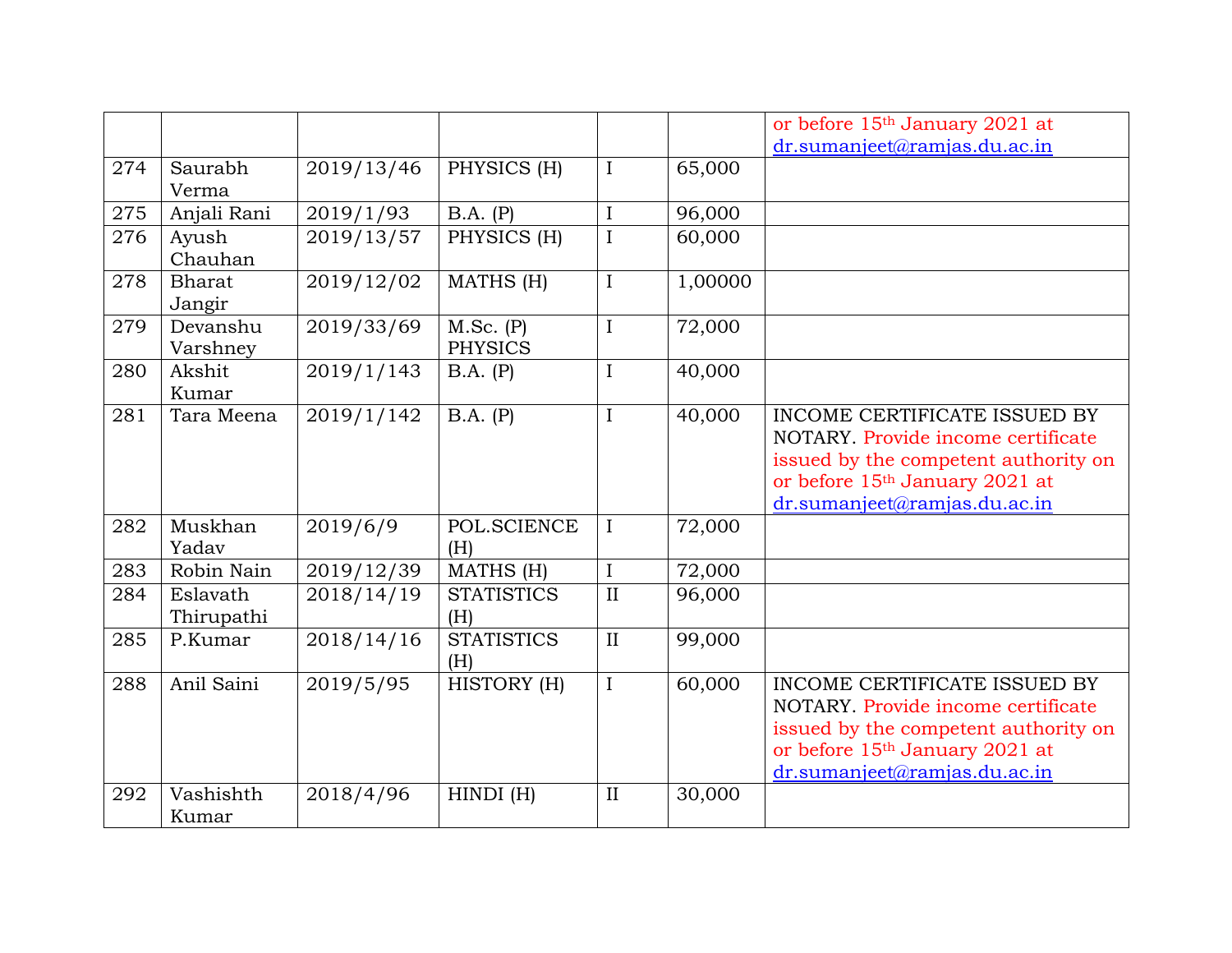|     | Yadav       |            |                     |              |        |  |
|-----|-------------|------------|---------------------|--------------|--------|--|
| 293 | Zanab       | 1839       | B.A. (P)            | III          | 60,000 |  |
|     | Banoo       |            |                     |              |        |  |
| 294 | Anjali Soni | 1457       | B. Com. (P)         | III          | 72,000 |  |
| 295 | Early Arya  | 2019/25/27 | M.A. (P)            | $\mathbf I$  | 75,000 |  |
|     |             |            | <b>HISTORY</b>      |              |        |  |
| 297 | Sourabh     | 818        | SANSKRIT (H)        | III          | 65,000 |  |
|     | Suman       |            |                     |              |        |  |
| 298 | Suresh      | 2018/26/36 | $M.A.$ (F) POL.     | $\rm II$     | 42,000 |  |
|     | Maurya      |            | <b>SCIENCE</b>      |              |        |  |
| 299 | Cheta       | 2018/13/38 | PHYSICS (H)         | $\rm II$     | 84,000 |  |
| 300 | Thelluri    | 2019/6/130 | POL.SCIENCE         | $\mathbf I$  | 90,000 |  |
|     | Adarsh      |            | (H)                 |              |        |  |
| 301 | V. Vishal   | 2018/13/12 | PHYSICS (H)         | $\rm II$     | 90,000 |  |
| 302 | Diksha      | 2018/4/102 | HINDI (H)           | $\rm II$     | 96,000 |  |
| 304 | Chhotak     | 2018/22/20 | M.A. (F) HINDI      | $\rm II$     | 36,000 |  |
|     | Sahni       |            |                     |              |        |  |
| 305 | Vinay       | 2018/4/83  | HINDI (H)           | $\rm II$     | 80,000 |  |
|     | Kumar       |            |                     |              |        |  |
| 306 | Renu        | 2018/4/70  | HINDI (H)           | II           | 96,000 |  |
|     | Kumari      |            |                     |              |        |  |
| 308 | Pawan       | 2018/4/23  | HINDI (H)           | $\mathbf{I}$ | 42,000 |  |
|     | Kumar       |            |                     |              |        |  |
|     | bajpai      |            |                     |              |        |  |
| 309 | Surendra    | 2019/22/6  | M.A. (P) HINDI      | $\bf{I}$     | 36,000 |  |
|     | Maurya      |            |                     |              |        |  |
| 310 | Rekha       | 2018/4/72  | HINDI (H)           | $\rm II$     | 30,000 |  |
|     | Verma       |            |                     |              |        |  |
| 311 | Faisal Khan | 2018/4/41  | HINDI (H)           | $\rm II$     | 48,000 |  |
| 312 | Punnu       | 2018/4/53  | HINDI (H)           | $\rm II$     | 75,000 |  |
|     | Kujur       |            |                     |              |        |  |
| 313 | Vedant Arya | 823        | <b>SANSKRIT (H)</b> | III          | 50,000 |  |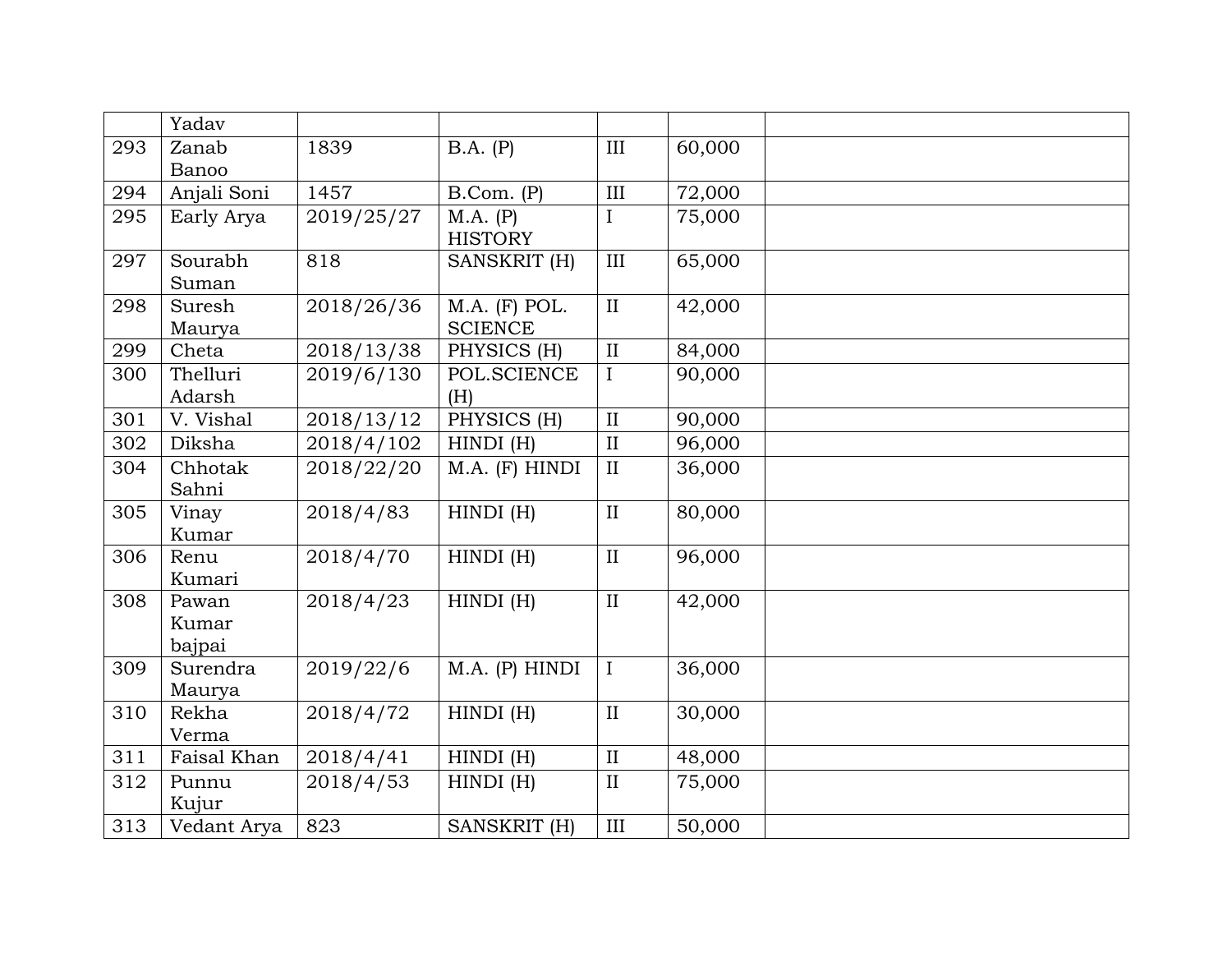| 314 | Nisha       | 1135       | HINDI (H)                       | III           | 48,000   |                                                 |
|-----|-------------|------------|---------------------------------|---------------|----------|-------------------------------------------------|
| 315 | Pawan       | 2018/34/30 | $M.Sc.$ (F)<br><b>CHEMISTRY</b> | $\mathbf{II}$ | 60,000   |                                                 |
| 316 | Mandha      | 2019/18/71 | PSE (P)                         | $\mathbf I$   | 1,00,00  |                                                 |
|     | Sudheer     |            |                                 |               | $\Omega$ |                                                 |
| 318 | Om Prakash  | 2019/11/14 | <b>CHEMISTRY</b>                | $\mathbf I$   | 48,000   |                                                 |
|     | Joshi       | 6          | (H)                             |               |          |                                                 |
| 319 | P. Suman    | 2019/6/64  | POL.SCIENCE                     | $\mathbf I$   | 99,000   |                                                 |
|     |             |            | (H)                             |               |          |                                                 |
| 320 | Mannu Devi  | 2019/8/61  | B. Com. (P)                     | $\mathbf I$   | 72,000   |                                                 |
| 321 | Israil Khan | 2018/10/18 | BOTANY (H)                      | $\rm II$      | 38,000   | INCOME CERTIFICATE ISSUED BY                    |
|     |             |            |                                 |               |          | NOTARY. Provide income certificate              |
|     |             |            |                                 |               |          | issued by the competent authority on            |
|     |             |            |                                 |               |          | or before 15 <sup>th</sup> January 2021 at      |
|     |             |            |                                 |               |          | $dr$ .sumanjeet@ramjas.du.ac.in                 |
| 322 | Abhinav     | 2018/10/17 | BOTANY (H)                      | II            | 42,000   |                                                 |
|     | Yadav       |            |                                 |               |          |                                                 |
| 326 | Rishabh     | 2018/1/162 | B.A. (P)                        | II            | 60,000   |                                                 |
|     | Dubey       |            |                                 |               |          |                                                 |
| 327 | Ajay        | 2018/25/23 | M.A. (F)                        | $\mathbf{I}$  | 90,000   | notary certificate. Provide income              |
|     | Khandwal    |            | <b>HISTORY</b>                  |               |          | certificate issued by the competent             |
|     |             |            |                                 |               |          | authority on or before 15 <sup>th</sup> January |
|     |             |            |                                 |               |          | 2021 at                                         |
|     |             |            |                                 |               |          | $dr$ .sumanjeet@ramjas.du.ac.in                 |
| 328 | Rahat Gupta | 2019/8/56  | B. Com. (P)                     | $\mathbf I$   | 96,000   |                                                 |
| 329 | Yashwant    | 2018/25/39 | M.A. (F)                        | II            | 75,000   |                                                 |
|     | Kumar       |            | <b>HISTORY</b>                  |               |          |                                                 |
| 330 | Rajendra    | 2018/1/166 | B.A. (P)                        | $\mathbf{I}$  | 50,000   | INCOME CERTIFICATE ISSUED BY                    |
|     | Sahu        |            |                                 |               |          | NOTARY. Provide income certificate              |
|     |             |            |                                 |               |          | issued by the competent authority on            |
|     |             |            |                                 |               |          | or before 15 <sup>th</sup> January 2021 at      |
|     |             |            |                                 |               |          | $dr$ .sumanjeet@ramjas.du.ac.in                 |